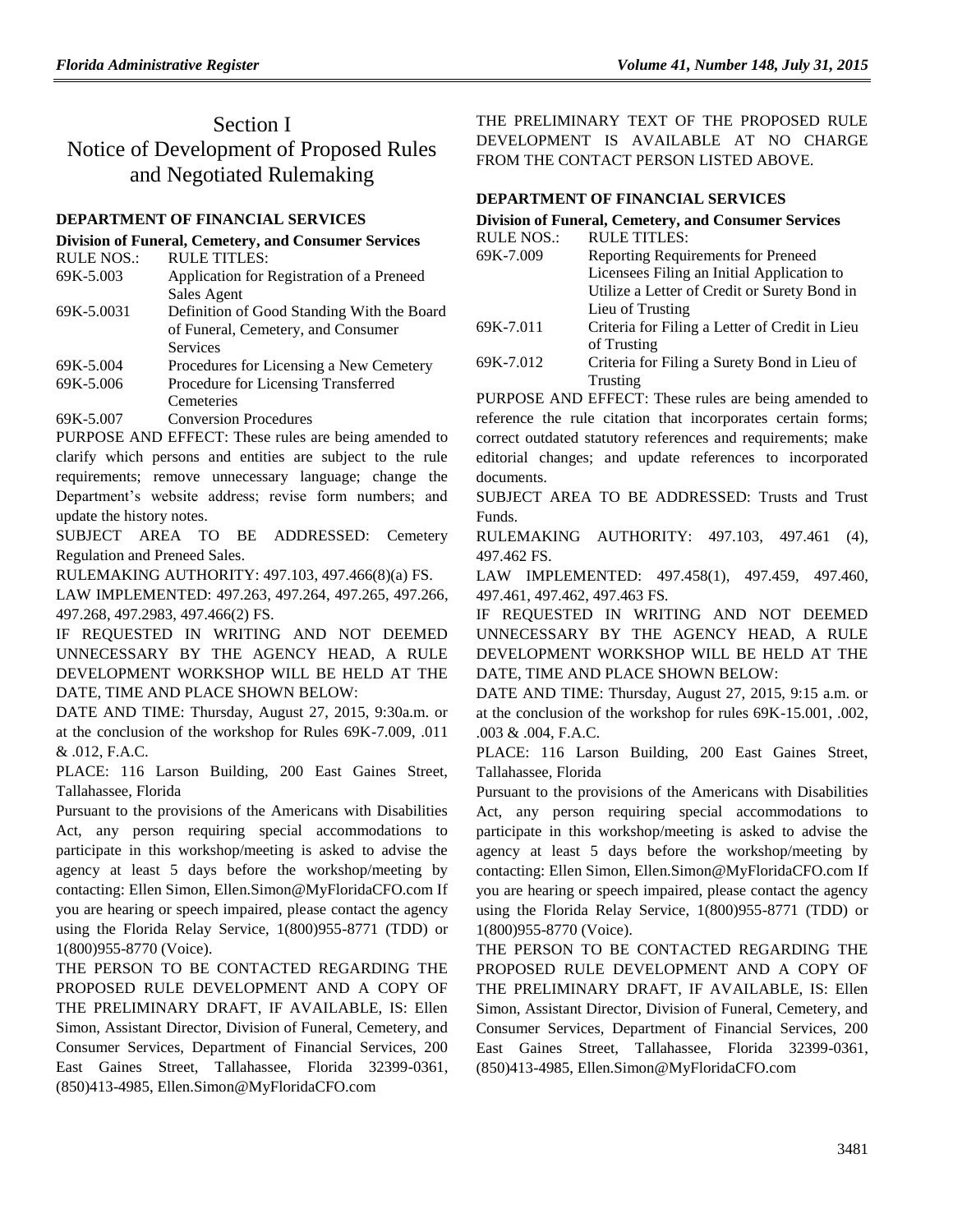THE PRELIMINARY TEXT OF THE PROPOSED RULE DEVELOPMENT IS AVAILABLE AT NO CHARGE FROM THE CONTACT PERSON LISTED ABOVE.

#### **[DEPARTMENT OF FINANCIAL SERVICES](https://www.flrules.org/gateway/department.asp?id=69)**

#### **[Division of Funeral, Cemetery, and Consumer Services](https://www.flrules.org/gateway/organization.asp?id=369)**

| RULE NOS.: | RULE TITLES:                         |
|------------|--------------------------------------|
| 69K-15.001 | Course in Mortuary Science.          |
| 69K-15.002 | Associate of Arts Degree in Mortuary |
|            | Science.                             |
| 69K-15.003 | Arrangements.                        |
|            |                                      |

[69K-15.004](https://www.flrules.org/gateway/ruleNo.asp?id=69K-15.004) At Need; Preneed.

PURPOSE AND EFFECT: These rules are being updated to reflect current statutory references and requirements. Further, the amendments include editorial changes.

SUBJECT AREA TO BE ADDRESSED: Definitions.

RULEMAKING AUTHORITY: [497.103,](https://www.flrules.org/gateway/statute.asp?id=497.103) [497.161\(1\)\(a\),](https://www.flrules.org/gateway/statute.asp?id=%20497.161(1)(a)) [497.368,](https://www.flrules.org/gateway/statute.asp?id=%20497.368) [497.370,](https://www.flrules.org/gateway/statute.asp?id=%20497.370) [497.373](https://www.flrules.org/gateway/statute.asp?id=%20497.373) FS.

LAW IMPLEMENTED: [497.161\(1\)\(a\),](https://www.flrules.org/gateway/statute.asp?id=497.161(1)(a)) [497.368,](https://www.flrules.org/gateway/statute.asp?id=%20497.368) [497.370,](https://www.flrules.org/gateway/statute.asp?id=%20497.370) [497.372,](https://www.flrules.org/gateway/statute.asp?id=%20497.372) [497.373](https://www.flrules.org/gateway/statute.asp?id=%20497.373) FS.

IF REQUESTED IN WRITING AND NOT DEEMED UNNECESSARY BY THE AGENCY HEAD, A RULE DEVELOPMENT WORKSHOP WILL BE HELD AT THE DATE, TIME AND PLACE SHOWN BELOW:

DATE AND TIME: Thursday, August 27, 2015, 9:00 a.m.

PLACE: 116 Larson Building, 200 East Gaines Street, Tallahassee, Florida

Pursuant to the provisions of the Americans with Disabilities Act, any person requiring special accommodations to participate in this workshop/meeting is asked to advise the agency at least 5 days before the workshop/meeting by contacting: Ellen Simon, Ellen.Simon@MyFloridaCFO.com. If you are hearing or speech impaired, please contact the agency using the Florida Relay Service, 1(800)955-8771 (TDD) or 1(800)955-8770 (Voice).

THE PERSON TO BE CONTACTED REGARDING THE PROPOSED RULE DEVELOPMENT AND A COPY OF THE PRELIMINARY DRAFT, IF AVAILABLE, IS: Ellen Simon, Assistant Director, Division of Funeral, Cemetery, and Consumer Services, Department of Financial Services, 200 East Gaines Street, Tallahassee, Florida 32399-0361, (850)413-4985, Ellen.Simon@MyFloridaCFO.com

THE PRELIMINARY TEXT OF THE PROPOSED RULE DEVELOPMENT IS AVAILABLE AT NO CHARGE FROM THE CONTACT PERSON LISTED ABOVE.

# Section II Proposed Rules

#### **[DEPARTMENT OF BUSINESS AND PROFESSIONAL](https://www.flrules.org/gateway/department.asp?id=61)  [REGULATION](https://www.flrules.org/gateway/department.asp?id=61)**

#### **[Construction Industry Licensing Board](https://www.flrules.org/gateway/organization.asp?id=274)** RULE NO.: RULE TITLE:

[61G4-18.004](https://www.flrules.org/gateway/ruleNo.asp?id=61G4-18.004) Approval of Continuing Education Courses PURPOSE AND EFFECT: Clarification of CE course requirements.

SUMMARY: Clarification.

SUMMARY OF STATEMENT OF ESTIMATED REGULATORY COSTS AND LEGISLATIVE RATIFICATION: The Agency has determined that this will not have an adverse impact on small business or likely increase directly or indirectly regulatory costs in excess of \$200,000 in the aggregate within one year after the implementation of the rule. A SERC has not been prepared by the Agency.

The Agency has determined that the proposed rule is not expected to require legislative ratification based on the statement of estimated regulatory costs or if no SERC is required, the information expressly relied upon and described herein: During discussion of the economic impact of this rule at its Board meeting, the Board, based upon the expertise and experience of its members, determined that a Statement of Estimated Regulatory Costs (SERC) was not necessary and that the rule will not require ratification by the Legislature. No person or interested party submitted additional information regarding the economic impact at that time.

Any person who wishes to provide information regarding a statement of estimated regulatory costs, or provide a proposal for a lower cost regulatory alternative must do so in writing within 21 days of this notice.

RULEMAKING AUTHORITY: [455.2123, 489.108, 489.115](https://www.flrules.org/gateway/cfr.asp?id=455.2123,%20489.108,%20489.115%20FS)  [FS.](https://www.flrules.org/gateway/cfr.asp?id=455.2123,%20489.108,%20489.115%20FS)

LAW IMPLEMENTED: [455.213, 455.2179, 489.115 FS.](https://www.flrules.org/gateway/cfr.asp?id=455.213,%20455.2179,%20489.115%20FS)

IF REQUESTED WITHIN 21 DAYS OF THE DATE OF THIS NOTICE, A HEARING WILL BE SCHEDULED AND ANNOUNCED IN THE FAR.

THE PERSON TO BE CONTACTED REGARDING THE PROPOSED RULE IS: Dan Biggins, Executive Director, Construction Industry Licensing Board, P.O. Box 5257, Tallahassee, Florida 32399-5257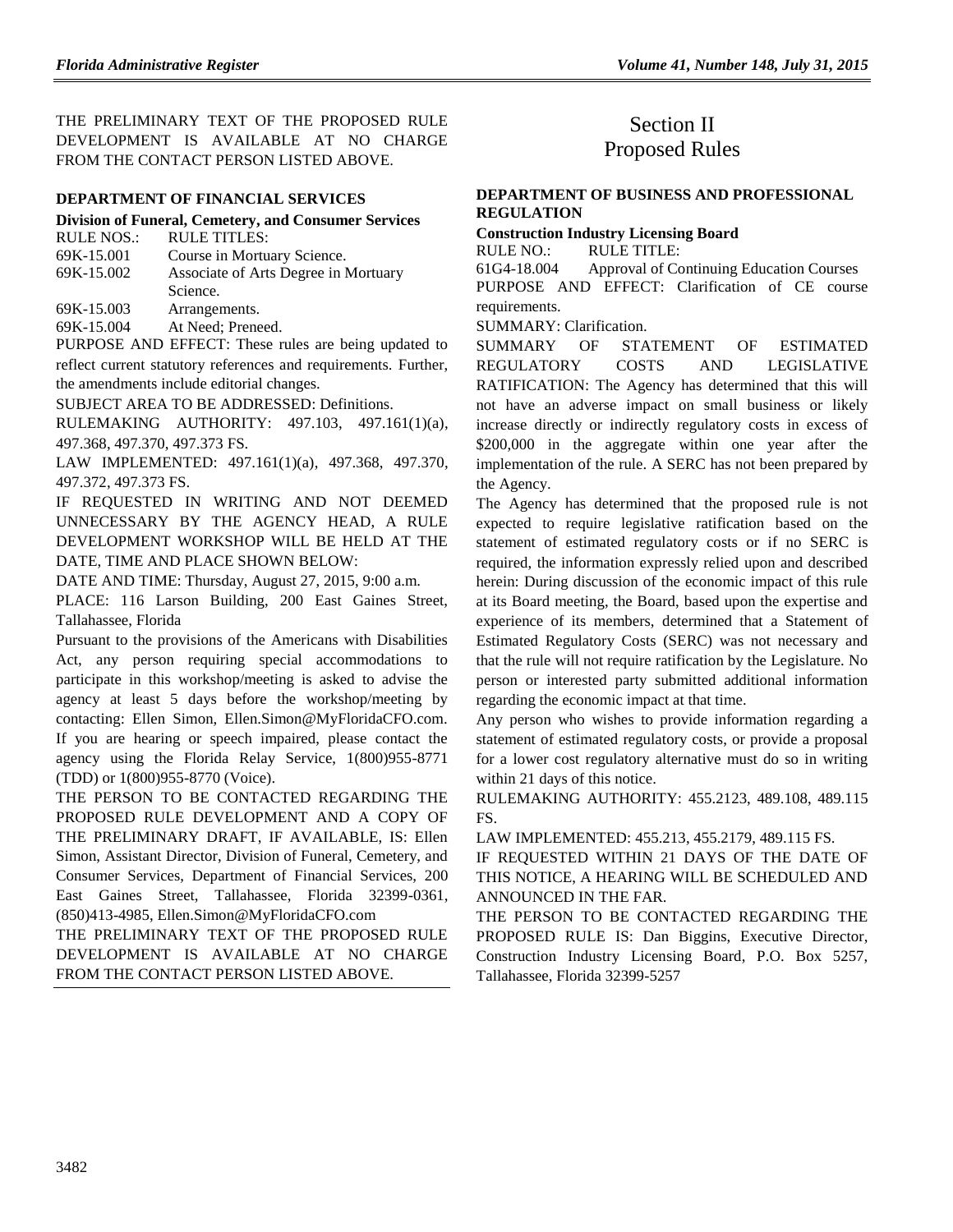#### THE FULL TEXT OF THE PROPOSED RULE IS:

[61G4-18.004](https://www.flrules.org/gateway/ruleNo.asp?id=61G4-18.004) Approval of Continuing Education Courses.

(1) through (2) No change.

(3) The application shall include the total number of classroom or interactive distance learning hours, the course syllabus, a detailed outline of the contents of the course, the name and qualifications of all instructors known at the time of the application and the minimum qualifications of any instructors not known at the time of the application. Course instruction time shall be separated into intervals of no less than ten (10) and no more than twenty-five (25) minutes. Each interval shall contain a descriptive outline stating the subject matter in such detail so as to describe the content of the interval. In addition, a course provider making application to offer interactive distance learning must submit documents indicating the following:

(a) through (f) No change.

(4) through (11) No change.

Rulemaking Specific Authority 455.2123, 489.108, 489.115 FS. Law Implemented 455.213, 455.2179, 489.115 FS. History–New 12-2-93, Amended 7-20-94, 1-18-95, 7-2-95, 11-25-97, 5-30-00, 3-25-01, 11- 10-03, 1-24-05, 8-28-05, 4-17-08,

NAME OF PERSON ORIGINATING PROPOSED RULE: Construction Industry Licensing Board

NAME OF AGENCY HEAD WHO APPROVED THE PROPOSED RULE: Construction Industry Licensing Board DATE PROPOSED RULE APPROVED BY AGENCY HEAD: May 15, 2015

DATE NOTICE OF PROPOSED RULE DEVELOPMENT PUBLISHED IN FAR: June 12, 2015

> Section III Notice of Changes, Corrections and **Withdrawals**

#### **[DEPARTMENT OF BUSINESS AND PROFESSIONAL](https://www.flrules.org/gateway/department.asp?id=61)  [REGULATION](https://www.flrules.org/gateway/department.asp?id=61)**

#### **[Board of Professional Geologists](https://www.flrules.org/gateway/organization.asp?id=268)**

RULE NO.: RULE TITLE: [61G16-3.001](https://www.flrules.org/gateway/ruleNo.asp?id=61G16-3.001) Schedule of Fees NOTICE OF CHANGE

Notice is hereby given that the following changes have been made to the proposed rule in accordance with subparagraph 120.54(3)(d)1., F.S., published in Vol. 41 No. 107, June 3, 2015 issue of the Florida Administrative Register.

The changes are in response to concerns stated by the Joint Administrative Procedures Committee in letters dated June 8, 2015. The changes are as follows:

#### SUMMARY OF STATEMENT OF ESTIMATED REGULATORY COST AND LEGISLATIVE RATIFICATION:

Line 6, second sentence, the word "Commission" shall read correctly as "Board".

61G16-3.001(5)(a) shall read as:

(5) Fees for Reinstatement of a Null and Void License:

(a) The reinstatement application fee for a null and void license shall be one hundred fifty dollars (\$150) and shall be refundable if requested by the applicant prior to any action being taken concerning the applicant's qualifications nonrefundable.

THE PERSON TO BE CONTACTED REGARDING THE PROPOSED RULE IS: Rick Morrison, Executive Director, Board of Professional Geologists, 1940 North Monroe Street, Tallahassee, Florida 32399-0783

# Section IV Emergency Rules

#### **[DEPARTMENT OF REVENUE](https://www.flrules.org/gateway/department.asp?id=12)**

**[Sales and Use Tax](https://www.flrules.org/gateway/organization.asp?id=33)**

RULE NO.: RULE TITLE:

[12AER15-02](https://www.flrules.org/gateway/ruleNo.asp?id=12AER15-02) Sales of Clothing, School Supplies, and Personal Computers During the Period August 7 through August 16, 2015

SPECIFIC REASONS FOR FINDING AN IMMEDIATE DANGER TO THE PUBLIC HEALTH, SAFETY OR WELFARE: Section 28, Chapter 2015-221, Laws of Florida, authorizes the Department of Revenue to promulgate emergency rules to implement the provisions of the law specifying a period during which the sale of certain clothing, school supplies, and personal computers are exempt from sales and use tax. The law provides that conditions necessary for an emergency rule have been met. The promulgation of this emergency rule ensures that the public is notified in the most expedient and appropriate manner regarding the exemption during the period from 12:01 a.m., August 7, 2015, through 11:59 p.m., August 16, 2015, for sales of clothing, wallets, or bags having a selling price of \$100 or less per item, for sales of school supplies having a selling price of \$15 or less per item, and for the first \$750 of the sales price of personal computers and certain related accessories. The exemption does not apply to sales within a theme park or entertainment complex, as defined in Section 509.013(9), F.S., or within a public lodging establishment, as defined in Section 509.013(4), F.S., or within an airport, as defined in Section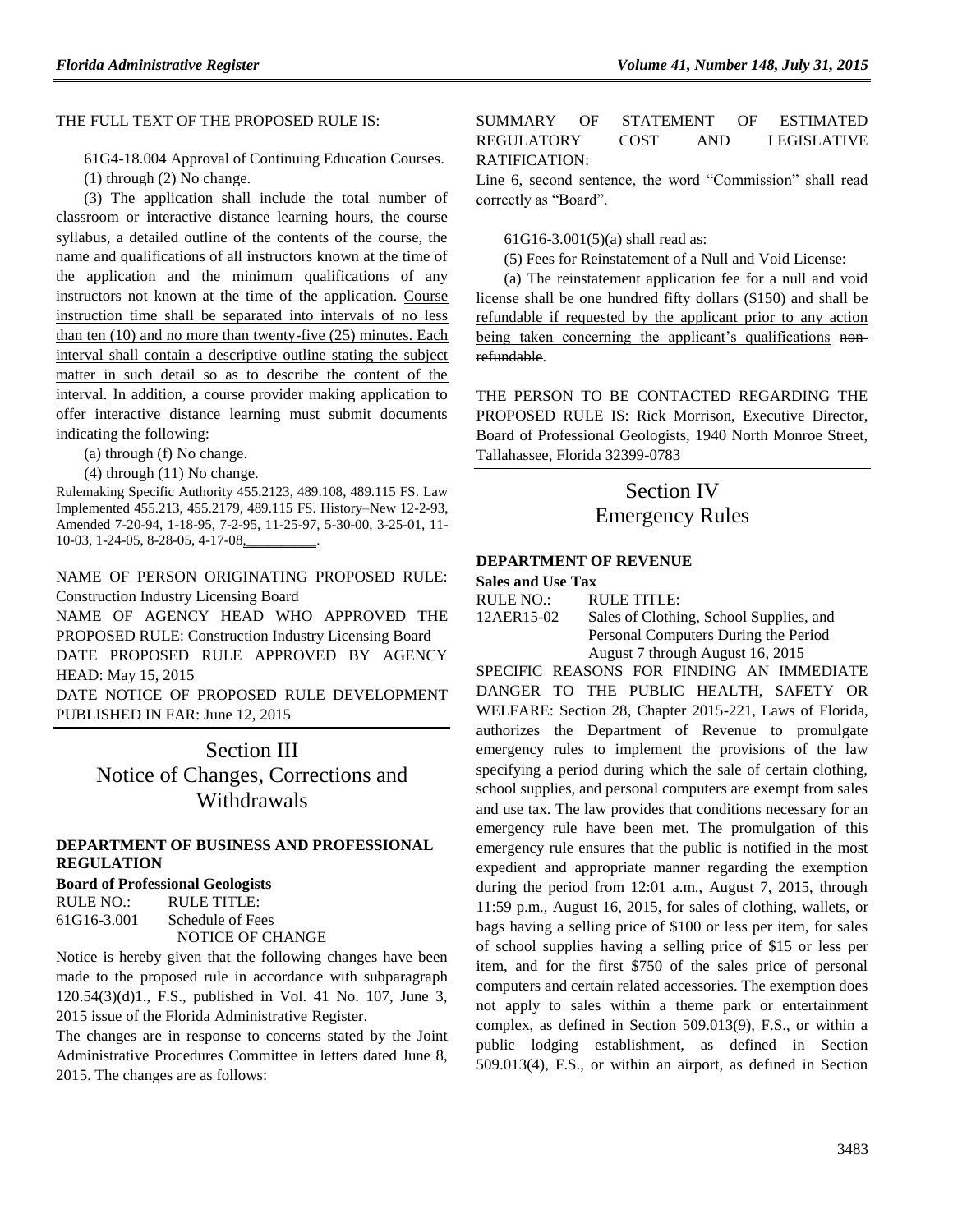330.27(2), F.S. The rule defines "clothing," "school supplies," "personal computer," "related accessories," "theme park or entertainment complex," "public lodging establishment," "airport" and "mail order sales." The rule describes the items that are included in the exemption and explains how various transactions are to be handled for purposes of the exemption, including sales of sets of both exempt and taxable items, items normally sold as a unit, mail order sales, shipping and handling charges, layaway sales, rain checks, exchanges, coupons, rebates, and discounts, repairs and alterations, gift certificates, rentals of clothing, and merchant's license fees. The rule provides a list of items and their taxable status during the exemption period for clothing, school supplies, and personal computers.

REASON FOR CONCLUDING THAT THE PROCEDURE IS FAIR UNDER THE CIRCUMSTANCES: The Legislature expressly authorized the promulgation of an emergency rule to administer the provisions of Section 28, Chapter 2015-221, Laws of Florida, which specify a period during which the sales of certain clothing, school supplies, and personal computers are exempt from sales and use tax. Additionally, an emergency rule is the most expedient and appropriate means of notifying dealers and taxpayers of the provisions of Section 28, Chapter 2015-221, Laws of Florida.

SUMMARY: Emergency Rule 12AER15-02 notifies the general public and retailers of the exemption during the period from 12:01 a.m., August 7, 2015 through 11:59 p.m., August 16, 2015, for sales of clothing, wallets, or bags having a selling price of \$100 or less per item, for sales of school supplies having a selling price of \$15 or less per item, and for the first \$750 of the sales price of personal computers and certain related accessories.

THE PERSON TO BE CONTACTED REGARDING THE EMERGENCY RULE IS: Kimberly Bevis, Revenue Program Administrator I, Technical Assistance and Dispute Resolution, Department of Revenue, P.O. Box 7443, Tallahassee, Florida 32314-7443, telephone: (850)717-7082

#### THE FULL TEXT OF THE EMERGENCY RULE IS:

12AER15-02 Sales of Clothing, School Supplies, and Personal Computers During the Period August 7 through August 16, 2015.

(1) Definitions. For purposes of this rule, the following definitions shall apply:

(a) "Holiday Period" means the period from 12:01 a.m. on August 7, 2015, through 11:59 p.m. on August 16, 2015.

(b) "Clothing" means any article of wearing apparel, including all footwear, except skis, swim fins, roller blades, and skates, intended to be worn on or about the human body. "Clothing" does not include watches, watchbands, jewelry, umbrellas, or handkerchiefs.

(c) "School supplies" means pens, pencils, erasers, crayons, notebooks, notebook filler paper, legal pads, binders, lunch boxes, construction paper, markers, folders, poster board, composition books, poster paper, scissors, cellophane tape, glue, paste, rulers, computer disks, protractors, compasses, and calculators.

(d) "Personal computer" means an electronic device that accepts information in digital or similar form and manipulates such information for a result based on a sequence of instructions. The term includes an electronic book reader, laptop, desktop, handheld, tablet, or tower computer but does not include cellular telephones, video game consoles, digital media receivers, or devices that are not primarily designed to process data.

(e) "Personal Computer Related Accessories" includes keyboards, mice, personal digital assistants, monitors, other peripheral devices, modems, routers, and nonrecreational software, regardless of whether the accessories are used in association with a personal computer base unit. The term does not include furniture or systems, devices, software, or other peripheral devices that are designed or intended primarily for recreational use. The term "monitor" does not include a device that includes a television tuner. The term "nonrecreational software" includes software such as antivirus, word processing, financial, database, and educational software. It does not include gaming software.

(f) "Theme park or entertainment complex" means a facility as defined in Section 509.013(9), F.S.

(g)1. "Public lodging establishment" means a facility as defined in Section 509.013(4), F.S.

(h) "Airport" means a facility as defined in Section 330.27(2), F.S.

(i) "Mail order sale" means a sale as defined in Section 212.0596(1), F.S.

(2) Clothing Sales.

(a) During the Holiday Period, no tax is due on the sale or purchase of any article of clothing, wallet, or bag, including handbags, backpacks, fanny packs, and diaper bags, but excluding briefcases, suitcases, and other garment bags, with a selling price of \$100 or less per item. This exemption does not apply to sales of clothing, wallets, or bags within a theme park, entertainment complex, public lodging establishment, or airport.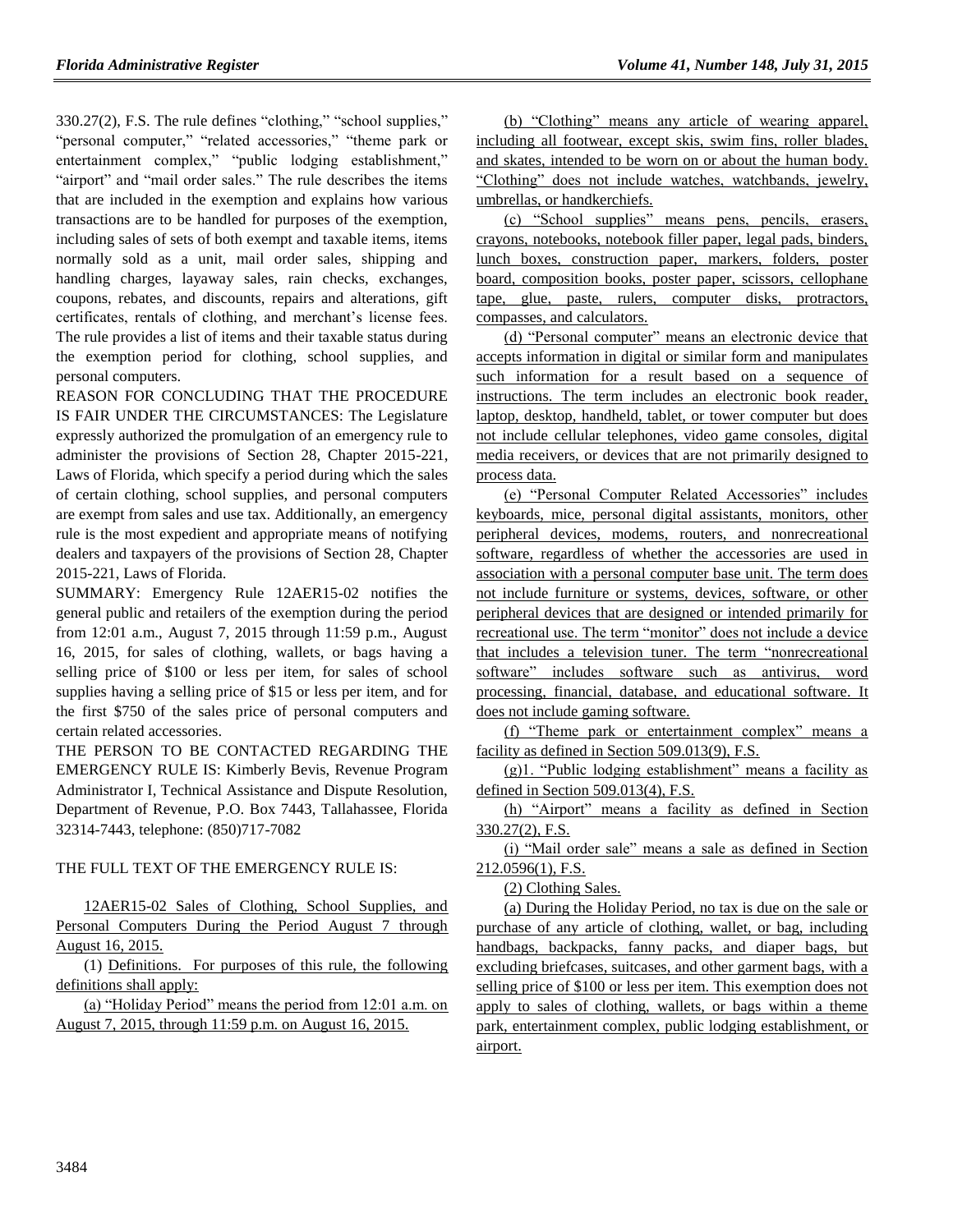(b)1. The sales tax exemption applies to each eligible item of clothing, wallet, or bag, selling for \$100 or less per item. The exemption applies regardless of how many items are sold on the same invoice to a customer.

2. Example: A customer purchases two shirts for \$60 each. Both items are eligible for the exemption, even though the customer's total purchase price (\$120) exceeds \$100.

(c)1. The exemption does not apply to the first \$100 of price of an eligible item of clothing, wallet, or bag selling for more than \$100.

2. Example: A customer purchases a pair of pants costing \$110. Tax is due on the entire \$110.

(3) School Supplies.

(a)1. During the Holiday Period, no tax is due on the sale or purchase of any item of school supplies with a selling price of \$15 or less per item. This exemption does not apply to sales of school supplies within a theme park, entertainment complex, public lodging establishment, or airport.

2. Example: A customer purchases a set of markers for \$12. The purchase qualifies for the exemption.

3. Example: A customer purchases a calculator costing \$18. Tax is due on the entire \$18.

(b)1. The sales tax exemption applies to each eligible item of school supplies selling for \$15 or less per item. The exemption applies regardless of how many items are sold on the same invoice to a customer.

2. Example: A customer purchases ten composition books for \$2.50 each. All ten items will qualify for the exemption, even though the customer's total purchase price (\$25) exceeds \$15.

(4) Personal Computers and Certain Personal Computer Related Accessories.

(a) During the Holiday Period, no tax is due on the first \$750 of the sale or purchase of any Personal Computer or Personal Computer Related Accessories for noncommercial home or personal use. This exemption does not apply to sales of Personal Computers or Personal Computer Related Accessories within a theme park, entertainment complex, public lodging establishment, or airport.

(b)1. The sales tax exemption applies to the first \$750 of each eligible Personal Computer or qualifying Personal Computer Related Accessory.

2. Example: A customer purchases a \$600 personal computer, a \$100 printer, and a \$200 personal computer in a single transaction. Each item will qualify for the exemption.

(c)1. The exemption applies to the first \$750 of the price of an eligible personal computer or qualifying related accessory selling for more than \$750.

2. Example: A customer purchases a personal computer costing \$900. No tax is due on the first \$750 of the selling price. Tax is due on the remaining \$150.

(5) Sales of Sets Containing Both Exempt and Taxable Items.

(a) When exempt items are normally sold together with taxable merchandise as a set or single unit, the sales price of the set or single unit is subject to sales tax.

(b) Example: A gift set consisting of a wallet and key chain is sold for a single price of \$35. Although the wallet would otherwise be exempt during the Holiday Period, the sales price of the gift set is subject to tax.

(c) Example: A desk set consisting of a stapler (which is not defined as an eligible "school supply" by statute) and a pair of scissors (which is defined as an eligible "school supply" by statute) is sold for a single price of \$10. Although the scissors would otherwise be exempt during the Holiday Period, the sales price of the desk set is subject to tax.

(d) A Personal Computer which comes preloaded with games for personal use, but which otherwise meets the criteria for the exemption, will be eligible for the exemption.

(6) Articles Normally Sold as a Unit.

(a) Articles that are normally sold as a unit must continue to be sold in that manner; they cannot be separately stated and sold as individual items in order to obtain the exemption.

(b) Example: A pair of shoes normally sells for \$120. The pair of shoes cannot be split in order to sell each shoe for \$60 to qualify for the exemption.

(c) Example: A suit is normally priced at \$150 on a single price tag. The suit cannot be split into separate articles so that any of the components may be sold for \$100 or less in order to qualify for the exemption. However, components that are normally priced as separate articles may continue to be sold as separate articles and qualify for the exemption if the price of an article is \$100 or less.

(d) Example: A pen and pencil set is normally priced at \$18 on a single price tag. The set cannot be split into separate articles so that either of the components may be sold for \$15 or less in order to qualify for the exemption.

(7) Buy One, Get One Free or for a Reduced Price.

(a) The total price of items advertised as "buy one, get one free," or "buy one, get one for a reduced price," cannot be averaged in order for both items to qualify for the exemption.

(b) Example: A retailer advertises pants as "buy one, get one free." The first pair of pants is priced at \$110; the second pair of pants is free. Tax is due on \$110. The store cannot sell each pair of pants for \$55 in order for the items to qualify for the exemption. However, the retailer may advertise and sell the items for 50 percent off, selling each pair of \$110 pants for \$55, making each pair eligible for the exemption.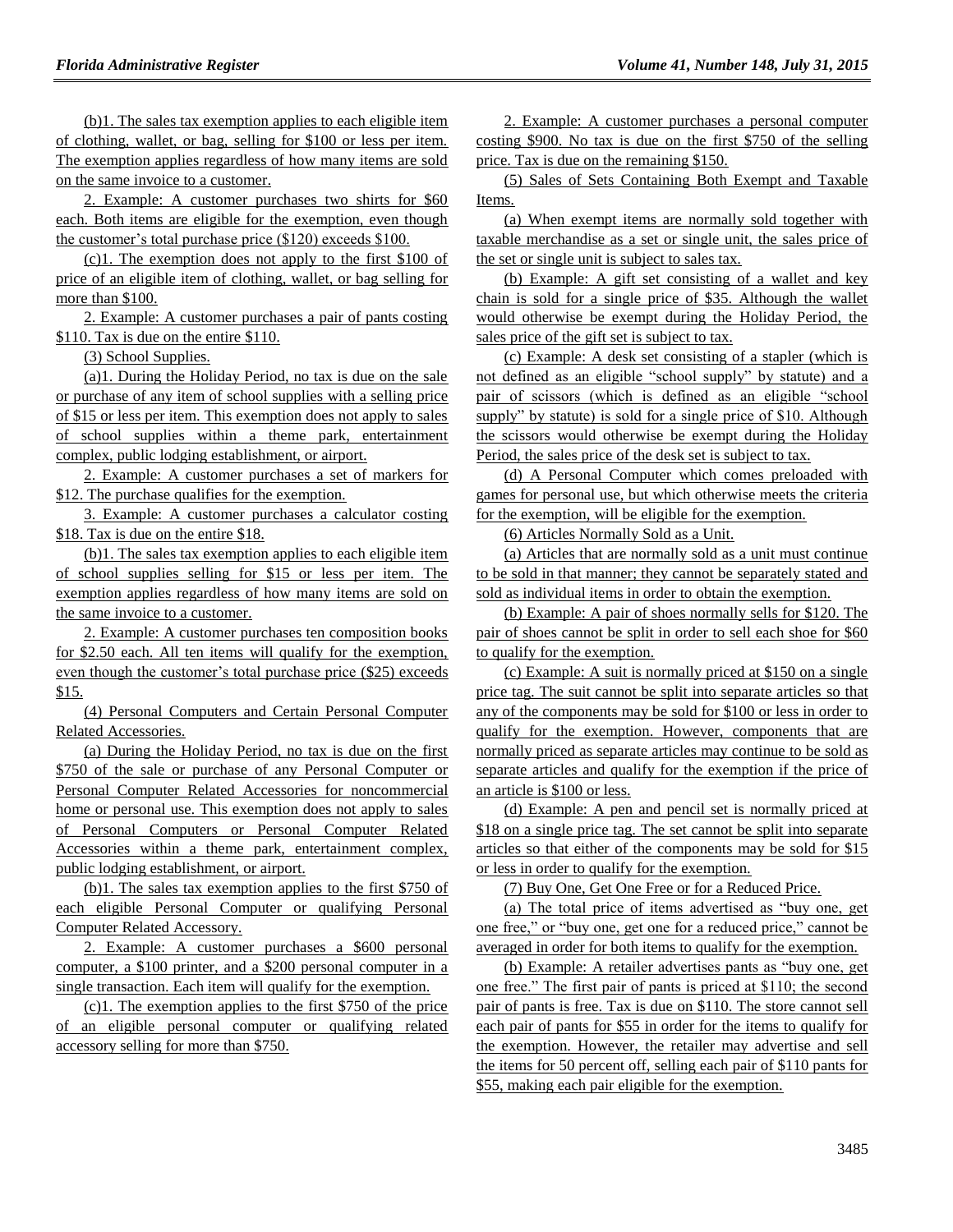(c) Example: A retailer advertises shoes as "buy one pair at the regular price, get a second pair for half price." The first pair of shoes is sold for \$120; the second pair is sold for \$60 (half price). Tax is due on the \$120 shoes, but not on the \$60 shoes. The store cannot sell each pair of shoes for \$90 in order for the items to qualify for the exemption. However, a retailer may advertise the pairs for 25 percent off, thereby selling each pair of \$120 shoes for \$90, making each pair eligible for the exemption.

(8) Mail Order Sales.

(a) During the Holiday Period, eligible items purchased by mail order, including sales transactions over the Internet, are exempt if the order is accepted during the Holiday Period for immediate shipment, even if delivery is made after the Holiday Period.

(b) An order is accepted by the company when action has been taken to fill the order for immediate shipment. Actions to fill an order include assigning an "order number" to a telephone order, confirming an Internet order by an email to the customer, or placing a date received on an order received by mail.

(c) An order is considered to be for immediate shipment when delayed shipment is not requested by the customer. An order is for immediate shipment even if the shipment may be delayed because of a backlog of orders or stock is currently unavailable or on back order.

(9) Shipping and Handling Charges.

(a) When separately stated shipping charges are part of the sales price of the items listed on a sales invoice or receipt, the shipping charges must be proportionately allocated to each item sold to determine the total sales price of the item. The cost of each item is divided by the total cost of all the items ordered to obtain the percentage of cost that each item bears to the total order. The amount of the shipping charge applicable to each item is calculated by multiplying the total shipping charge by the percentage of cost for each item.

(b) Example 1: A customer orders a \$100 dress and a \$25 shirt, for a total of \$125 during the Holiday Period. The shipping charge is \$10. The percentage of cost for the shirt is 20 percent (the ratio of shirt cost to total cost is \$25 to \$125. \$25 divided by \$125 is 20 percent. The portion of the \$10 shipping charge which is allocated to the shirt is therefore \$2, or 20 percent of \$10. The percentage of cost for the dress is 80 percent (the ratio of dress cost to total cost is \$100 to \$125. \$100 divided by \$125 is 80 percent. The portion of the \$10 shipping charge which is allocated to the shirt is therefore \$8, or 80 percent of \$10. Once the shipping charge has been allocated, the total sales price for the shirt is \$27 and the total sales price for the dress is \$108. The shirt qualifies for the exemption. The dress is more than \$100 and does not qualify for the exemption.

(10) Layaway sales. A layaway sale is a transaction in which merchandise is set aside for future delivery to a customer who makes a deposit, agrees to pay the balance of the purchase price over a period of time, and receives the merchandise at the end of the payment period. Eligible items placed on layaway during the Holiday Period are tax exempt, even if final payment of the layaway is made after the Holiday Period. If a customer makes a final payment and takes delivery of the item during the Holiday Period, the eligible items are tax exempt.

(11) Rain checks. Eligible items purchased during the Holiday Period using a rain check will qualify for the exemption regardless of when the rain check was issued. However, issuance of a rain check during the Holiday Period will not qualify eligible items for the exemption if the item is actually purchased after the Holiday Period.

(12) Exchanges.

(a) If a customer purchases an eligible item during the Holiday Period, then later exchanges the item for the same item (different size or different color), no additional tax will be due even if the exchange is made after the Holiday Period.

(b) If a customer purchases an eligible item during the Holiday Period, then later returns the item and receives credit on the purchase of a different item, the new item purchased is subject to tax.

(13) Coupons, Rebates, and Discounts.

(a)1. Manufacturer's coupons. The sales price of an item includes all consideration received by the retailer for that item. The price of an item is not limited to the amount paid by a customer. Manufacturer's coupons do not reduce the sales price of an item, because the retailer is reimbursed for the amount of any discount provided to a customer. Therefore, the amount of the reimbursement is included in the taxable sales price of an item.

2. Example: A jacket sells for \$105. The customer has a \$10 manufacturer's coupon good for the purchase of the jacket. The manufacturer's coupon does not reduce the sales price of the jacket. Tax is due on \$105, even though the customer only pays the retailer \$95 for the jacket.

(b)1. Store coupons and discounts. A coupon, discount, or rebate offered by the retail seller reduces the sales price of an item because it reduces the total amount received by the retail seller for the item. Therefore, a store coupon or discount can be used to reduce the sales price of a clothing item to \$100 or less, a school supply item to \$15 or less, or the sales price of a personal computer, to determine if or to what extent an item qualifies for the exemption.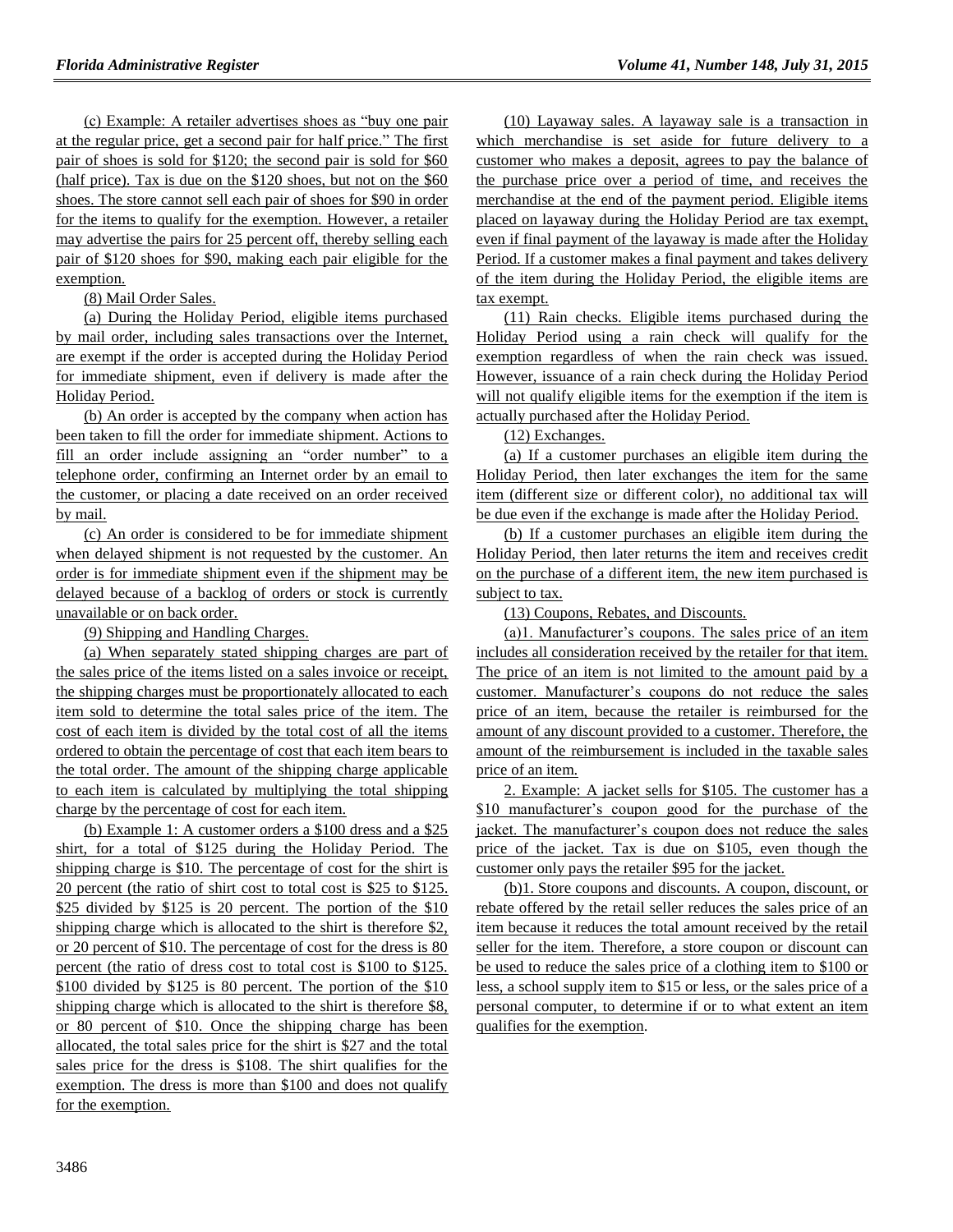2. Example: A customer buys a \$400 suit and a \$110 shirt. The retailer is offering a 10 percent discount. After applying the 10 percent discount, the final sales price of the suit is \$360, and the sales price of the shirt is \$99. The suit is taxable (its price is over \$100), and the shirt is exempt (its price is less than \$100).

(c)1. Rebates. Rebates occur after the sale and do not affect the sales price of an item purchased.

2. Example: A jacket sells for \$105. The customer receives a \$10 rebate from the manufacturer. The rebate occurs after the sale, so it does not reduce the sales price of the jacket. Tax is due on \$105.

(14) Repairs or Alterations to Eligible Items.

(a) Repairs to eligible items do not qualify for the exemption.

(b)1. Alterations to clothing or footwear do not qualify for the exemption, even though alterations may be sold, invoiced, and paid for at the same time as the item to be altered.

2. Example: A customer purchases a pair of pants for \$75 and pays \$5 to the retailer to have the pants cuffed. The \$75 charge for the pants is exempt; however, tax is due on the \$5 alterations charge.

(15) Gift Cards.

(a) Eligible items purchased during the Holiday Period using a gift card will qualify for the exemption, regardless of when the gift card was purchased. Eligible items purchased after the Holiday Period using a gift card are taxable, even if the gift card was purchased during the Holiday Period. A gift card does not reduce the selling price of an item.

(b) Example: A customer purchases a dress priced at \$110 and uses a \$50 gift card. Tax is due on \$110. The gift certificate does not reduce the selling price to \$60 for purposes of the exemption.

(16) Rentals. Rentals of eligible items do not qualify for the exemption.

(17) License Fees or Other Fees imposed by Panama City and Panama City Beach.

(a) Panama City and Panama City Beach impose a 1 percent merchant's license fee or tax on retailers. The merchant's license fee is included in the sales price of each item. If the fee is separately stated, it must be assigned to the sales price of each item on the invoice to determine if an item is exempt during the holiday.

(b) Example: A jacket sells for \$99.95. The separately stated 1 percent gross receipts fee for this item is \$1. Since the gross receipts fee is part of the sales price of the item (\$100.95), the jacket will not qualify for the exemption.

(18) List of Items of Clothing and Their Taxable Status During the Holiday Period. The following is a list of items of clothing and their taxable status during the Holiday Period, if they are sold for \$100 or less per item. This is not an inclusive list.  $T = Taxable$ ,  $E = Exempt$ .

T Accessories (generally) E Barrettes and bobby pins E Belt buckles E Bow ties E Hair nets, bows, clips, and bands E Handbags T Handkerchiefs T Jewelry T Key cases E Neckwear E Ponytail holders E Scarves E Ties E Wallets T Watch bands

- T Watches
- E Aerobic/Fitness clothing
- E Aprons/Clothing shields
- T Athletic gloves
- T Athletic pads
- E Athletic supporters

B

 $\mathbf{A}$ 

- E Baby clothes
- E Backpacks
- E Bandanas
- E Baseball cleats
- E Bathing suits, caps, and cover-ups
- E Belt buckles
- E Belts
- T Belts for weightlifting
- E Bibs
- E Blouses
- E Book bags
- E Boots (except ski boots)
- E Bowling shoes (purchased)
- T Bowling shoes (rented)
- E Bow ties
- E \*Braces and supports worn to correct or alleviate a physical incapacity or injury
- E Bras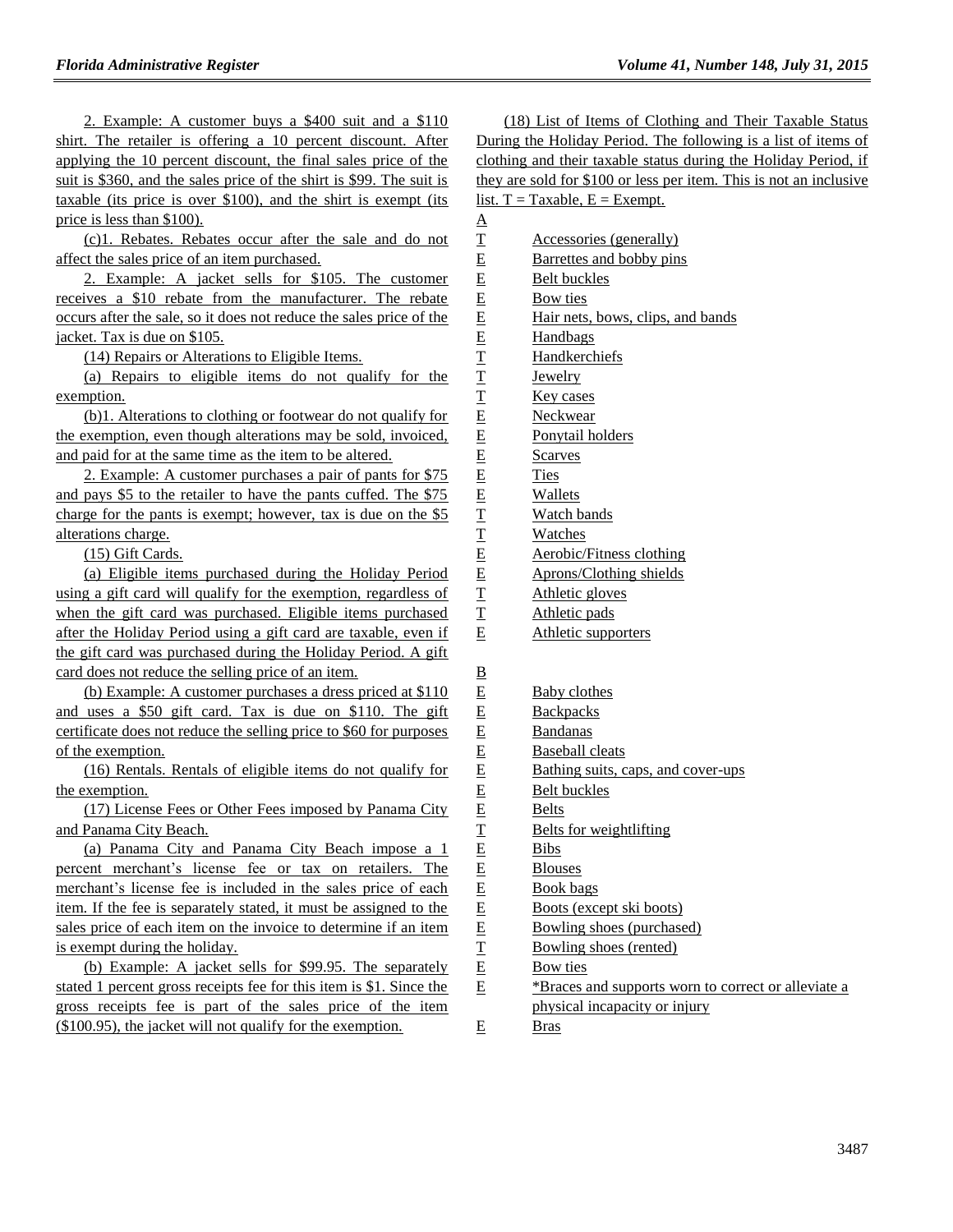| $\underline{\mathbf{T}}$<br>$\frac{C}{E}$<br>工工EEE | <b>Briefcases</b><br>Caps and hats<br>Checkbook covers (separate from wallets)<br>Chest protectors<br>*Choir and altar clothing | E<br>T<br>$\mathbf T$<br>$\overline{\mathbf{T}}$<br>$\overline{E}$<br>$\overline{\mathbf{T}}$<br>$\overline{E}$<br>$\overline{E}$ | Leather<br>Rubber<br>Surgical<br>Tennis<br><b>Work</b><br>Goggles (except *prescription)<br>Graduation caps and gowns |
|----------------------------------------------------|---------------------------------------------------------------------------------------------------------------------------------|-----------------------------------------------------------------------------------------------------------------------------------|-----------------------------------------------------------------------------------------------------------------------|
|                                                    | Cleated and spiked shoes                                                                                                        |                                                                                                                                   | Gym suits and uniforms                                                                                                |
|                                                    | *Clerical vestments<br>Cloth and lace, knitting yarns, and other fabrics                                                        |                                                                                                                                   |                                                                                                                       |
| $\mathbf T$<br>$\mathbf T$                         | Clothing repair items, such as thread, buttons, tapes,                                                                          | $\overline{\mathrm{H}}$<br>$\underline{\mathbf{E}}$                                                                               | Hair nets, bows, clips, and bands                                                                                     |
|                                                    | iron-on patches, zippers                                                                                                        | E                                                                                                                                 | Handbags and purses                                                                                                   |
|                                                    | Coats and wraps                                                                                                                 |                                                                                                                                   | Handkerchiefs                                                                                                         |
|                                                    | Coin purses                                                                                                                     |                                                                                                                                   | Hard hats                                                                                                             |
|                                                    | Corsages and boutonnieres                                                                                                       | $T$<br>$T$<br>$E$<br>$T$                                                                                                          | <b>Hats</b>                                                                                                           |
| $E$ $E$ $T$ $T$ $E$ $E$                            | Cosmetic bags                                                                                                                   |                                                                                                                                   | Helmets (bicycle**, baseball, football, hockey,                                                                       |
|                                                    | Costumes                                                                                                                        |                                                                                                                                   | motorcycle, sports)                                                                                                   |
|                                                    | Coveralls                                                                                                                       | E                                                                                                                                 | Hosiery, including support hosiery                                                                                    |
| $\overline{\mathbf{T}}$                            | Crib blankets                                                                                                                   | $\underline{\mathbf{E}}$                                                                                                          | Hunting vests                                                                                                         |
|                                                    |                                                                                                                                 | <u>I - J</u>                                                                                                                      |                                                                                                                       |
| $\frac{D}{E}$                                      | Diaper bags                                                                                                                     |                                                                                                                                   | Ice skates                                                                                                            |
|                                                    | Diapers, diaper inserts (adult and baby, cloth or                                                                               |                                                                                                                                   | In-line skates                                                                                                        |
|                                                    | disposable)                                                                                                                     | $\frac{T}{T}$                                                                                                                     | Insoles                                                                                                               |
|                                                    | Diving suits (wet and dry)                                                                                                      | $\underline{\mathbf{E}}$                                                                                                          | <b>Jackets</b>                                                                                                        |
| $\frac{T}{E}$                                      | Dresses                                                                                                                         | $\underline{\mathbf{E}}$                                                                                                          | <b>Jeans</b>                                                                                                          |
| $\underline{\mathbf{T}}$                           | Duffel bags                                                                                                                     | $\overline{\mathbf{T}}$                                                                                                           | Jewelry                                                                                                               |
|                                                    |                                                                                                                                 |                                                                                                                                   |                                                                                                                       |
|                                                    | Elbow pads                                                                                                                      |                                                                                                                                   | Key chains                                                                                                            |
| $\frac{E}{T}$                                      | Employee uniforms                                                                                                               | $rac{K}{T}$                                                                                                                       | Knee pads                                                                                                             |
|                                                    |                                                                                                                                 |                                                                                                                                   |                                                                                                                       |
| $\overline{E}$<br>$\overline{E}$                   | Fanny packs                                                                                                                     | $\overline{\Gamma}$<br>$\underline{\mathbf{E}}$                                                                                   | Lab coats                                                                                                             |
| $\overline{\mathbf{T}}$                            | <b>Fins</b>                                                                                                                     | $\underline{\mathbf{E}}$                                                                                                          |                                                                                                                       |
|                                                    | Fishing boots (waders)                                                                                                          | E                                                                                                                                 | Leg warmers<br>Leotards and tights                                                                                    |
| $\mathbf I$                                        | <b>Fishing vests (nonflotation)</b>                                                                                             |                                                                                                                                   | Life jackets and vests                                                                                                |
| $\frac{E}{T}$                                      | Football pads                                                                                                                   | $\frac{T}{E}$                                                                                                                     | Lingerie                                                                                                              |
| $\underline{\mathbf{E}}$                           | Formal clothing (purchased)                                                                                                     | $\overline{1}$                                                                                                                    | Luggage                                                                                                               |
| I                                                  | Formal clothing (rented)                                                                                                        |                                                                                                                                   |                                                                                                                       |
|                                                    |                                                                                                                                 | $M - N$                                                                                                                           |                                                                                                                       |
| $\overline{G}$                                     |                                                                                                                                 | $\underline{\mathbf{T}}$                                                                                                          | Make-up bags                                                                                                          |
| $\overline{\mathbf{I}}$                            | <b>Garment</b> bags                                                                                                             | ${\bf E}$                                                                                                                         | Martial arts attire                                                                                                   |
|                                                    | Gloves (generally)                                                                                                              | $\underline{\mathbf{E}}$                                                                                                          | Neckwear and ties                                                                                                     |
|                                                    | Baseball                                                                                                                        |                                                                                                                                   |                                                                                                                       |
| ETTTT                                              | <b>Batting</b>                                                                                                                  | $O - P$                                                                                                                           |                                                                                                                       |
|                                                    | Bicycle                                                                                                                         | $\underline{\mathbf{E}}$                                                                                                          | Overshoes and rubber shoes                                                                                            |
| E                                                  | Dress (purchased)                                                                                                               | $\mathbf T$                                                                                                                       | Pads (football, hockey, soccer, elbow, knee,                                                                          |
| E                                                  | Garden                                                                                                                          |                                                                                                                                   | shoulder)                                                                                                             |
| $\overline{\mathbf{T}}$                            | Golf                                                                                                                            | $\underline{\mathbf{T}}$                                                                                                          | Paint or dust masks                                                                                                   |
| T                                                  | Hockey                                                                                                                          | $\overline{\text{E}}$                                                                                                             | Pants                                                                                                                 |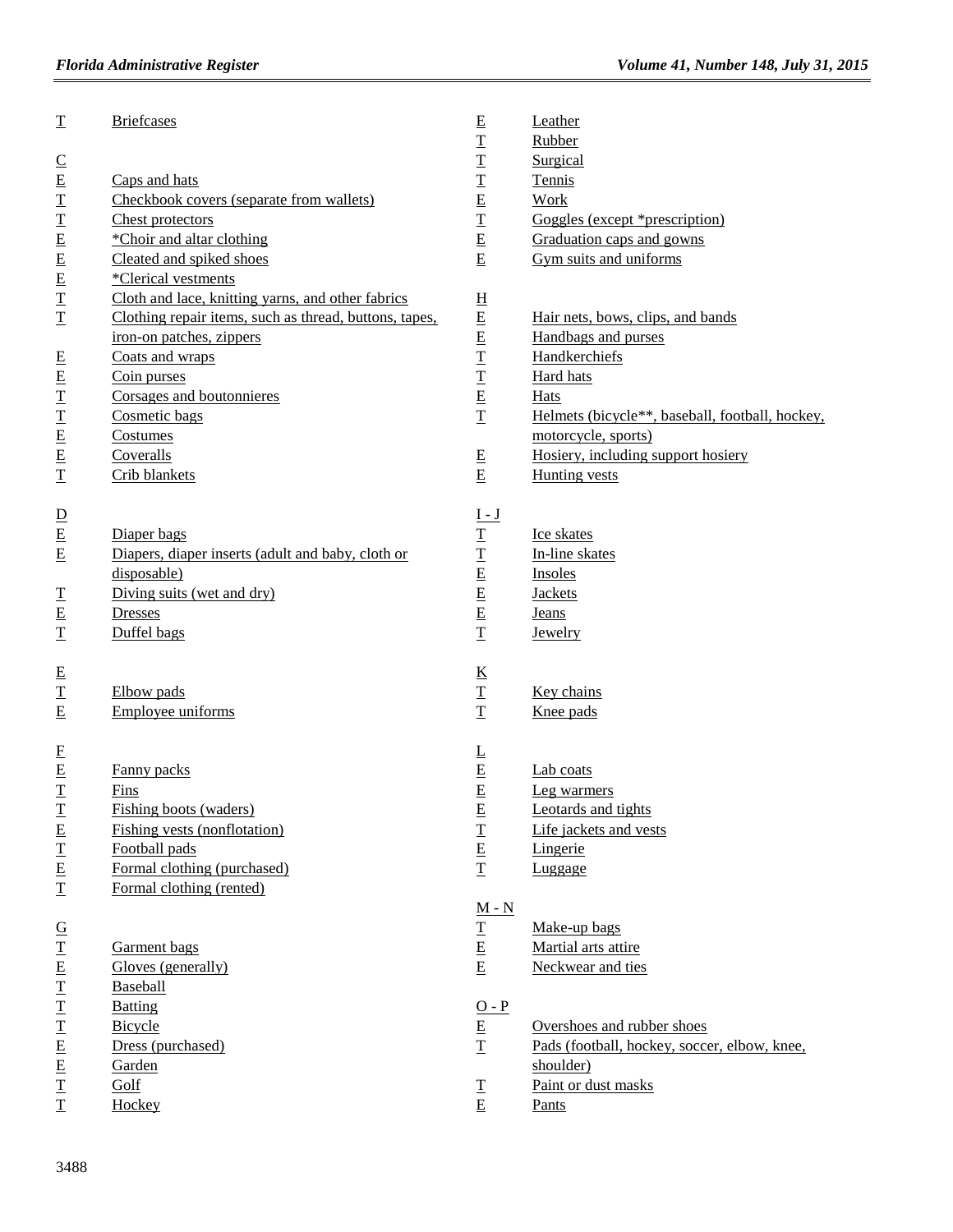| $E$ $T$ $T$ $E$                                                                                     | Panty hose                                          | $\underline{\text{T}}$                                                                                                                                                                                                                                                                                                                                                                                                                                                                                                            | Swimming masks                                                    |
|-----------------------------------------------------------------------------------------------------|-----------------------------------------------------|-----------------------------------------------------------------------------------------------------------------------------------------------------------------------------------------------------------------------------------------------------------------------------------------------------------------------------------------------------------------------------------------------------------------------------------------------------------------------------------------------------------------------------------|-------------------------------------------------------------------|
|                                                                                                     | Patterns<br>Protective masks (athletic)             | E                                                                                                                                                                                                                                                                                                                                                                                                                                                                                                                                 | Swim suits and trunks                                             |
|                                                                                                     |                                                     |                                                                                                                                                                                                                                                                                                                                                                                                                                                                                                                                   |                                                                   |
|                                                                                                     | Purses                                              |                                                                                                                                                                                                                                                                                                                                                                                                                                                                                                                                   |                                                                   |
|                                                                                                     |                                                     | $\frac{T}{E}$                                                                                                                                                                                                                                                                                                                                                                                                                                                                                                                     | Ties (neckties - all)                                             |
| $\underline{\mathbf{R}}$ $\underline{\mathbf{E}}$ $\underline{\mathbf{E}}$ $\underline{\mathbf{E}}$ | Raincoats, rain hats, and ponchos                   |                                                                                                                                                                                                                                                                                                                                                                                                                                                                                                                                   | <b>Tights</b>                                                     |
|                                                                                                     |                                                     | $\underline{\mathbf{E}}$<br>$\underline{\mathbf{E}}$                                                                                                                                                                                                                                                                                                                                                                                                                                                                              | Tuxedos (excluding rentals)                                       |
|                                                                                                     | <b>Receiving blankets</b>                           |                                                                                                                                                                                                                                                                                                                                                                                                                                                                                                                                   |                                                                   |
|                                                                                                     | *Religious clothing                                 |                                                                                                                                                                                                                                                                                                                                                                                                                                                                                                                                   |                                                                   |
| $\mathbf T$                                                                                         | Rented clothing (including uniforms, formal wear,   | $\underline{\underline{U}}$                                                                                                                                                                                                                                                                                                                                                                                                                                                                                                       |                                                                   |
|                                                                                                     | and costumes)                                       | $\underline{\text{T}}$                                                                                                                                                                                                                                                                                                                                                                                                                                                                                                            | Umbrellas                                                         |
| <b>T<br/>E<br/>T</b>                                                                                | Repair of wearing apparel                           | $\overline{E}$                                                                                                                                                                                                                                                                                                                                                                                                                                                                                                                    | Underclothes                                                      |
|                                                                                                     | Robes                                               | $\overline{E}$                                                                                                                                                                                                                                                                                                                                                                                                                                                                                                                    | Uniforms (work, school, and athletic-excluding pads)              |
|                                                                                                     | Roller blades                                       |                                                                                                                                                                                                                                                                                                                                                                                                                                                                                                                                   |                                                                   |
| $\mathbf T$                                                                                         | Roller skates                                       | $V - W$                                                                                                                                                                                                                                                                                                                                                                                                                                                                                                                           |                                                                   |
|                                                                                                     |                                                     | $\underline{\mathbf{E}}$                                                                                                                                                                                                                                                                                                                                                                                                                                                                                                          | <b>Vests</b>                                                      |
| $S_{\text{}}$                                                                                       |                                                     | $\underline{\mathbf{E}}$                                                                                                                                                                                                                                                                                                                                                                                                                                                                                                          | Vintage clothing                                                  |
|                                                                                                     | Safety clothing                                     | $\underline{\mathbf{E}}$                                                                                                                                                                                                                                                                                                                                                                                                                                                                                                          | Wallets                                                           |
|                                                                                                     | Safety glasses (except *prescription)               | $\mathbf T$                                                                                                                                                                                                                                                                                                                                                                                                                                                                                                                       | Watch bands                                                       |
|                                                                                                     | Safety shoes                                        | $\overline{\mathbf{T}}$                                                                                                                                                                                                                                                                                                                                                                                                                                                                                                           | Watches                                                           |
|                                                                                                     | <b>Scarves</b>                                      | $\overline{\mathbf{T}}$                                                                                                                                                                                                                                                                                                                                                                                                                                                                                                           | Water ski vests                                                   |
|                                                                                                     | Scout uniforms                                      | $\overline{1}$                                                                                                                                                                                                                                                                                                                                                                                                                                                                                                                    | Weight lifting belts                                              |
|                                                                                                     | Shaving kits/bags                                   | $\overline{\mathbf{T}}$                                                                                                                                                                                                                                                                                                                                                                                                                                                                                                           | Wet and dry diving suits                                          |
|                                                                                                     | Shawls and wraps                                    | T                                                                                                                                                                                                                                                                                                                                                                                                                                                                                                                                 | Wigs                                                              |
|                                                                                                     | Shin guards and padding                             | E                                                                                                                                                                                                                                                                                                                                                                                                                                                                                                                                 | Work clothes and uniforms                                         |
| <u> 色工 色 色 工 色 工 色 色 色 色 工 色 工</u>                                                                  | <b>Shirts</b>                                       | $\ast$                                                                                                                                                                                                                                                                                                                                                                                                                                                                                                                            | These items are always exempt as religious,                       |
|                                                                                                     | Shoe inserts                                        |                                                                                                                                                                                                                                                                                                                                                                                                                                                                                                                                   | prescription, prosthetic, or orthopedic items.                    |
|                                                                                                     | Shoes (including athletic)                          |                                                                                                                                                                                                                                                                                                                                                                                                                                                                                                                                   | ** Bicycle helmets marketed for use by youth are                  |
|                                                                                                     | Shoulder pads (for dresses, jackets, etc.)          |                                                                                                                                                                                                                                                                                                                                                                                                                                                                                                                                   | always exempt from sales tax.                                     |
|                                                                                                     | Shoulder pads (football, hockey, sports)            |                                                                                                                                                                                                                                                                                                                                                                                                                                                                                                                                   | (22) List of School Supplies and Their Taxable Status             |
|                                                                                                     | <b>Shorts</b>                                       |                                                                                                                                                                                                                                                                                                                                                                                                                                                                                                                                   | During the Holiday Period. The following is a list of school      |
|                                                                                                     | Skates (ice, in-line, roller)                       |                                                                                                                                                                                                                                                                                                                                                                                                                                                                                                                                   | supplies and their taxable status during the Holiday Period if    |
|                                                                                                     | Ski boots (snow)                                    |                                                                                                                                                                                                                                                                                                                                                                                                                                                                                                                                   | they are sold for \$15 or less per item. This is not an inclusive |
| $\frac{T}{T}$                                                                                       | Ski vests (water)                                   |                                                                                                                                                                                                                                                                                                                                                                                                                                                                                                                                   | <u>list. T = Taxable, E = Exempt.</u>                             |
|                                                                                                     | Ski suits (snow)                                    |                                                                                                                                                                                                                                                                                                                                                                                                                                                                                                                                   |                                                                   |
| I                                                                                                   | Skin diving suits                                   | $E_{\parallel}$                                                                                                                                                                                                                                                                                                                                                                                                                                                                                                                   | <b>Binders</b>                                                    |
|                                                                                                     | <b>Skirts</b>                                       | $\underline{\mathbf{E}}$                                                                                                                                                                                                                                                                                                                                                                                                                                                                                                          | Calculators                                                       |
| 医巨巨巨三                                                                                               | Sleepwear, nightgowns, pajamas                      | $\underline{\mathbf{E}}$                                                                                                                                                                                                                                                                                                                                                                                                                                                                                                          | Cellophane (transparent) tape                                     |
|                                                                                                     | <b>Slippers</b>                                     | $\underline{\mathbf{E}}$                                                                                                                                                                                                                                                                                                                                                                                                                                                                                                          | Colored pencils                                                   |
|                                                                                                     | <b>Slips</b>                                        | $\underline{\mathbf{E}}$                                                                                                                                                                                                                                                                                                                                                                                                                                                                                                          | Compasses                                                         |
|                                                                                                     | Socks                                               | $\overline{E}$                                                                                                                                                                                                                                                                                                                                                                                                                                                                                                                    | Composition books                                                 |
|                                                                                                     | Sports helmets                                      | $\underline{\mathbf{E}}$                                                                                                                                                                                                                                                                                                                                                                                                                                                                                                          | Computer disks (blank CDs only)                                   |
| I                                                                                                   | Sports pads (football, hockey, soccer, knee, elbow, | $\overline{\mathbf{T}}$                                                                                                                                                                                                                                                                                                                                                                                                                                                                                                           | Computer paper                                                    |
|                                                                                                     | shoulder)                                           |                                                                                                                                                                                                                                                                                                                                                                                                                                                                                                                                   | Construction paper                                                |
| E                                                                                                   | Sports uniforms (except pads, helmets)              | $\underline{\mathbf{E}}$                                                                                                                                                                                                                                                                                                                                                                                                                                                                                                          |                                                                   |
|                                                                                                     | <b>Suitcases</b>                                    | $\overline{\mathbf{T}}$                                                                                                                                                                                                                                                                                                                                                                                                                                                                                                           | Correction tape, fluid, or pens                                   |
| $\frac{T}{E}$                                                                                       | Suits, slacks, and jackets                          | $\underline{\mathbf{E}}% \mbox{ }\mathbf{E} \rightarrow \mathbf{E} \mbox{ } \ \ \underline{\mathbf{E}}% \mbox{ }\mathbf{E} \rightarrow \mathbf{E} \mbox{ } \ \ \underline{\mathbf{E}}% \mbox{ }\mathbf{E} \rightarrow \mathbf{E} \mbox{ } \ \ \underline{\mathbf{E}}% \mbox{ }\mathbf{E} \rightarrow \mathbf{E} \mbox{ } \ \ \underline{\mathbf{E}}% \mbox{ }\mathbf{E} \rightarrow \mathbf{E} \mbox{ } \ \ \underline{\mathbf{E}}% \mbox{ }\mathbf{E} \rightarrow \mathbf{E} \mbox{ } \ \ \underline{\mathbf{E}}% \mbox{ }\math$ | Crayons                                                           |
|                                                                                                     | Sunglasses (except *prescription)                   | $\underline{\mathbf{E}}$                                                                                                                                                                                                                                                                                                                                                                                                                                                                                                          | Erasers                                                           |
| 工EEE                                                                                                | <b>Suspenders</b>                                   | $\underline{\mathbf{E}}$                                                                                                                                                                                                                                                                                                                                                                                                                                                                                                          | <b>Folders</b>                                                    |
|                                                                                                     | <b>Sweatbands</b>                                   | $\underline{\mathbf{E}}$                                                                                                                                                                                                                                                                                                                                                                                                                                                                                                          | Glue (stick and liquid)                                           |
|                                                                                                     | <b>Sweaters</b>                                     | E                                                                                                                                                                                                                                                                                                                                                                                                                                                                                                                                 | Highlighters                                                      |
|                                                                                                     |                                                     |                                                                                                                                                                                                                                                                                                                                                                                                                                                                                                                                   |                                                                   |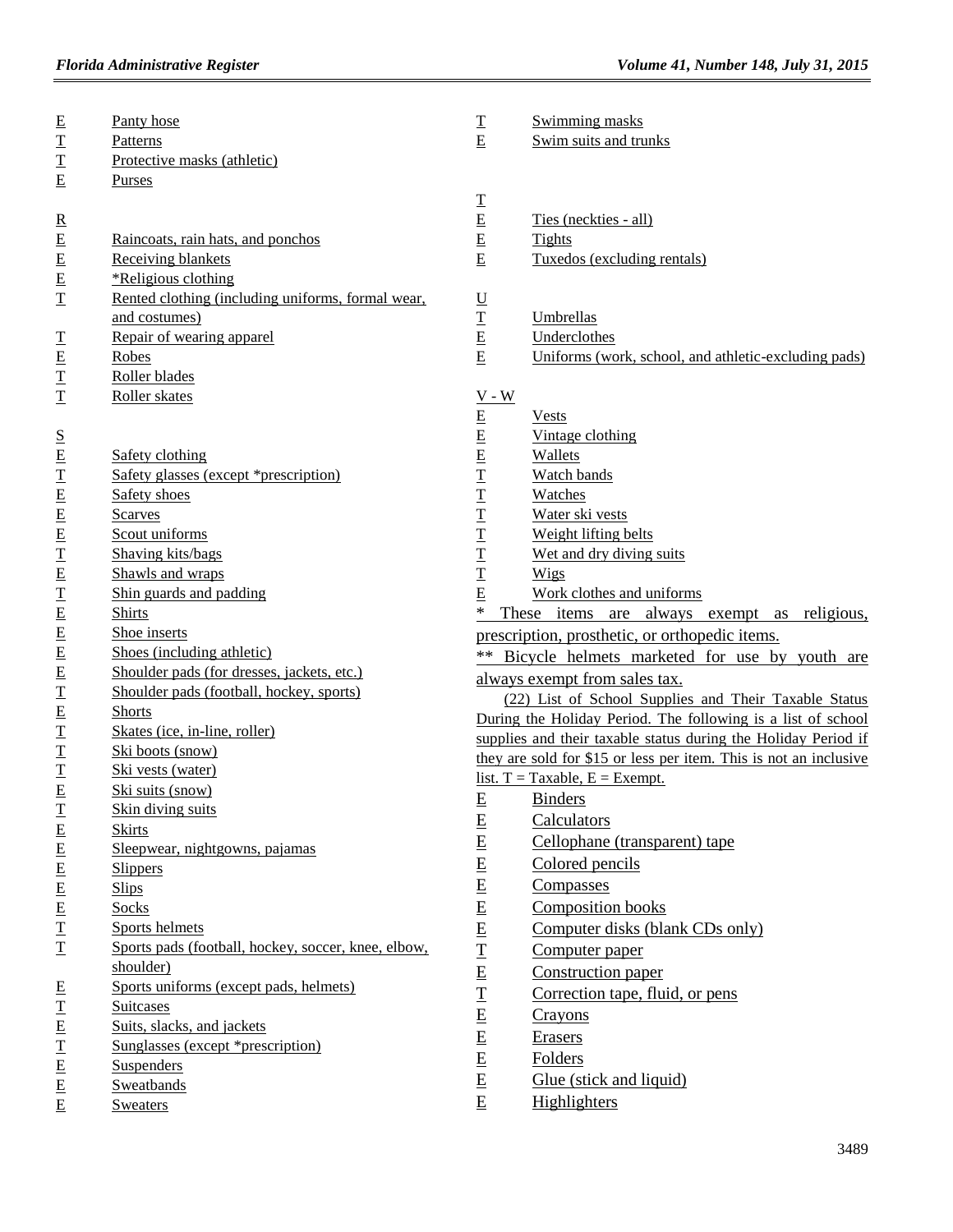|                          | Legal pads                                                          | E                           | Data storage devices (excludes those devices        |
|--------------------------|---------------------------------------------------------------------|-----------------------------|-----------------------------------------------------|
| $E$<br>$E$<br>$E$        | Lunch boxes                                                         |                             | designed for use in digital cameras or other        |
|                          | <b>Markers</b>                                                      |                             | taxable items)                                      |
| $\mathbf T$              | <b>Masking tape</b>                                                 | E                           | <b>Blank CDs</b>                                    |
|                          | Notebook filler paper                                               | $\underline{\mathbf{E}}$    | Diskettes                                           |
|                          | Notebooks                                                           | $\underline{\mathbf{E}}$    | Flash drives                                        |
|                          | Paste                                                               | $\overline{E}$              | Jump drives                                         |
| $E$ $E$ $E$ $E$ $E$      | Pencils, including mechanical and refills                           | $\underline{\mathbf{E}}$    | Memory cards                                        |
| E                        | Pens, including felt, ballpoint, fountain,                          | $\underline{\mathbf{E}}$    | Portable hard drives                                |
|                          | highlighters, and refills                                           |                             | Storage drives                                      |
|                          | Poster board                                                        | $\frac{E}{E}$               | Thumb drives                                        |
| $E$<br>$E$<br>$T$<br>$E$ | Poster paper                                                        | $\underline{\mathbf{E}}$    | Zip drives                                          |
|                          | Printer paper                                                       | $\overline{\mathbf{T}}$     | Digital cameras                                     |
|                          | Protractors                                                         | $\mathbf T$                 | Digital media receivers                             |
|                          | Rulers                                                              |                             | Docking stations (designed for a computer)          |
| $\frac{E}{E}$            | <b>Scissors</b>                                                     | $\frac{\text{E}}{\text{E}}$ | Ear buds and headphones                             |
|                          | <b>Staplers</b>                                                     |                             | Electronic book readers                             |
| $\mathbf T$              | <b>Staples</b>                                                      |                             | Fax machines - stand alone                          |
|                          | (23) List of Personal Computers and Related Accessories             |                             | Furniture                                           |
|                          | and Their Taxable Status During the Holiday Period. The             |                             | Game controllers (e.g., joy sticks, nunchucks)      |
|                          | following is a list of personal computers and related               |                             | Game systems and consoles                           |
|                          | accessories, and their taxable status during the Holiday Period.    |                             | Games and gaming software                           |
|                          | For each eligible item, the first \$750 of the item's selling price |                             | <b>Hard Drives</b>                                  |
|                          | is exempt. This is not an inclusive list. $T = Taxable$ , $E =$     |                             | Headphones (including "ear buds")                   |
| Exempt.                  |                                                                     | 工工工工工匠匠匠匠                   | Ink cartridges (for computers)                      |
| $\underline{\mathbf{E}}$ | Batteries (designed for a computer)                                 |                             | Keyboards (for computers)                           |
| $\mathbf{T}$             | Batteries (regular)**                                               |                             | Mice (mouse devices)                                |
| E                        | Cables for computers                                                |                             | Microphones (built-in computers)                    |
| $\underline{\mathbf{E}}$ | Car adaptors for laptop computers                                   | $\frac{\text{E}}{\text{E}}$ | Modems                                              |
| $\overline{\mathbf{T}}$  | for<br>electronic<br>Cases<br>devices<br><i>(including)</i>         |                             | Monitors (except devices that include a             |
|                          | electronic reader covers)                                           |                             | television tuner)                                   |
| $\mathbf T$              | CDs/DVDs (music, voice, pre-recorded items)                         | E                           | Motherboards                                        |
| T                        | Cellular telephones (including smart telephones)                    | I                           | MP3 players or accessories                          |
| $E$ $E$ $E$ $E$ $E$      | Central processing units (CPU)                                      | E                           | Personal digital assistant devices (except cellular |
|                          | Compact disk drives                                                 |                             | telephones)                                         |
|                          | Computer for noncommercial or personal use                          | E                           | Port replicators                                    |
|                          | Desktop                                                             |                             | Printer cartridges                                  |
| E                        | Laptop                                                              | $\frac{E}{E}$               | Printers (including "all-in-one" models)            |
| $\overline{E}$           | Tablet                                                              | $\overline{\mathbf{T}}$     | Projectors                                          |
| $\overline{\mathbf{T}}$  | Computer bags                                                       | E                           | RAM - random access memory                          |
| E                        | Computer towers consisting of a central                             |                             | Rented computers or computer accessories            |
|                          | processing unit, random-access memory and a                         |                             | Routers                                             |
|                          | storage drive                                                       |                             |                                                     |
| $\mathbf T$              | Computers designed/intended for recreation                          | 工EE工E                       | <b>Scanners</b>                                     |
|                          | (games and toys)                                                    |                             | Smart telephones                                    |
| $\mathbf T$              | Computer paper                                                      | E                           | Software (nonrecreational)                          |
| $\mathbf T$              | Copy machines and copier ink/toner                                  |                             | <b>Antivirus</b>                                    |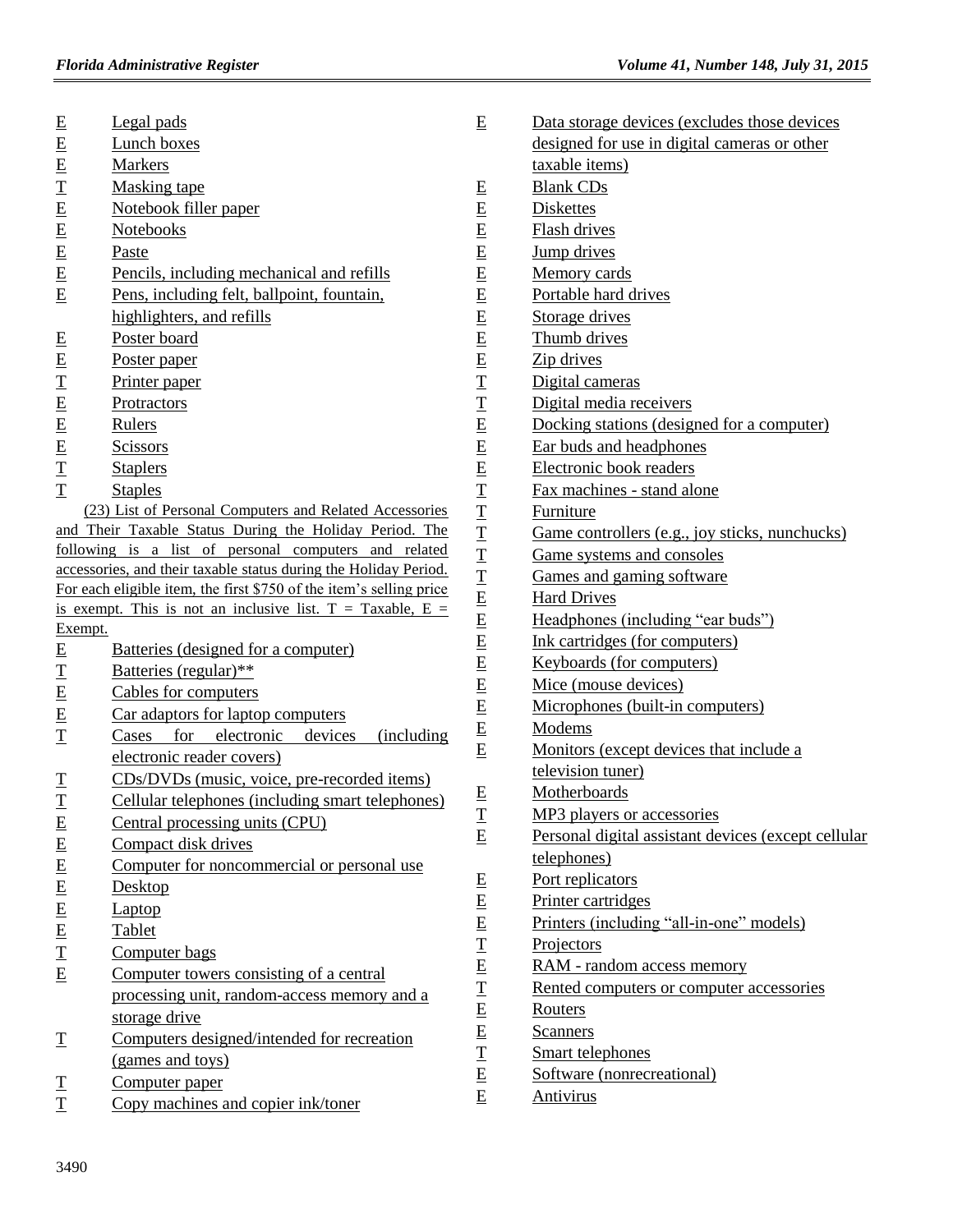- E Database
- E Educational
- E Financial
- E Word processing
- E Speakers (for computers)
- E Storage drives (for computers)
- T Surge protectors
- E Tablets
- T Tablet cases or covers
- T Televisions (including digital media receivers)
- T Video game consoles
- E Web cameras

\*\* Batteries for use in prosthetic or orthopedic appliances are always exempt from tax.

This rule shall take effect on August 7, 2015.

Rulemaking Authority 212.17(6), 212.18(2), 213.06(1), (2) FS, Section 28, Chapter 2015-221, L.O.F. Law Implemented 95.091, 212.02(16), 212.05, 212.0596, 212.06, 212.13, 213.35, 215.26(1), 330.27(2), 509.013(4), (9) FS, Chapter 2015-221, L.O.F. History-New\_

THIS RULE TAKES EFFECT UPON BEING FILED WITH THE DEPARTMENT OF STATE UNLESS A LATER TIME AND DATE IS SPECIFIED IN THE RULE. EFFECTIVE DATE: August 7, 2015

## Section V

Petitions and Dispositions Regarding Rule Variance or Waiver

[DEPARTMENT OF BUSINESS AND PROFESSIONAL](https://www.flrules.org/gateway/department.asp?id=61)  [REGULATION](https://www.flrules.org/gateway/department.asp?id=61)

[Division of Hotels and Restaurants](https://www.flrules.org/gateway/organization.asp?id=249)

RULE NO.: RULE TITLE:

[61C-5.001](https://www.flrules.org/gateway/ruleNo.asp?id=61C-5.001) Safety Standards

NOTICE IS HEREBY GIVEN that on July 28, 2015, the Department of Business and Professional Regulation, Division of Hotels and Restaurants, Bureau of Elevator Safety, received a petition for Sarasota Bradenton International Airport. Petitioner seeks an emergency variance of the requirements of an unspecified Section of A17.3, as adopted by subsection 61C-5.001(1), F.A.C., that requires upgrading the elevators operations which poses a significant economic/financial hardship. Any interested person may file comments within 5 days of the publication of this notice with Michelle Comingore, Bureau of Elevator Safety, 1940 North Monroe Street, Tallahassee, Florida 32399-1013 (VW2015-184).

A copy of the Petition for Variance or Waiver may be obtained by contacting: Michelle Comingore, Bureau of Elevator Safety, 1940 North Monroe Street, Tallahassee, Florida 32399-1013.

#### [DEPARTMENT OF HEALTH](https://www.flrules.org/gateway/department.asp?id=64)

[Board of Pharmacy](https://www.flrules.org/gateway/organization.asp?id=307)

RULE NO.: RULE TITLE:

[64B16-28.202](https://www.flrules.org/gateway/ruleNo.asp?id=64B16-28.202) Closing of a Pharmacy; Transfer of Prescription Files

NOTICE IS HEREBY GIVEN that on July 22, 2015, the Board of Pharmacy received a petition for variance or waiver from Edwin A. Bayo, Esquire on behalf of The Medimix, L.L.C., seeking a permanent waiver of the requirement of paragraph  $64B16-28.202(4)(a)$ , F.A.C., which requires that on the date of closure of a pharmacy the former permittee shall physically deliver the prescription files to a pharmacy operating within reasonable proximity of the pharmacy being closed and within the same locality. This delivery of prescription files may occur prior to the return of the pharmacy permit to the Board of Pharmacy office.

A copy of the Petition for Variance or Waiver may be obtained by contacting: Allison Dudley, Executive Director, Board of Pharmacy, 4052 Bald Cypress Way, Bin #C04, Tallahassee, Florida 32399-3254 or at [info@Floridaspharmacy.gov.](mailto:info@Floridaspharmacy.gov) Comments on this petition should be filed with the Board of Pharmacy/MQA, within 14 days of publication of this notice.

#### [DEPARTMENT OF CHILDREN AND FAMILIES](https://www.flrules.org/gateway/department.asp?id=65)

[Family Safety and Preservation Program](https://www.flrules.org/gateway/organization.asp?id=342) RULE NO.: RULE TITLE:

[65C-15.017](https://www.flrules.org/gateway/ruleNo.asp?id=65C-15.017) Personnel

NOTICE IS HEREBY GIVEN that on July 27, 2015, the Department of Children and Families received a petition for waiver of subsection 65c-15.017(3), F.A.C., from Our Mother's Home of Southwest Florida, Inc. and Sharon Eiland. Subsection 65C-15.017(3), F.A.C., requires staff who perform casework services in licensed child-placing agencies to possess to least a bachelors degree in social work or a related field from an accredited college or university.

A copy of the Petition for Variance or Waiver may be obtained by contacting: Agency Clerk, Department of Children and Families, 1317 Winewood Blvd., Bldg. 2, Room 204, Tallahassee, FL 32399.

# Section VI Notice of Meetings, Workshops and Public **Hearings**

[DEPARTMENT OF AGRICULTURE AND CONSUMER](https://www.flrules.org/gateway/department.asp?id=5)  **[SERVICES](https://www.flrules.org/gateway/department.asp?id=5)** [Division of Administration](https://www.flrules.org/gateway/organization.asp?id=161)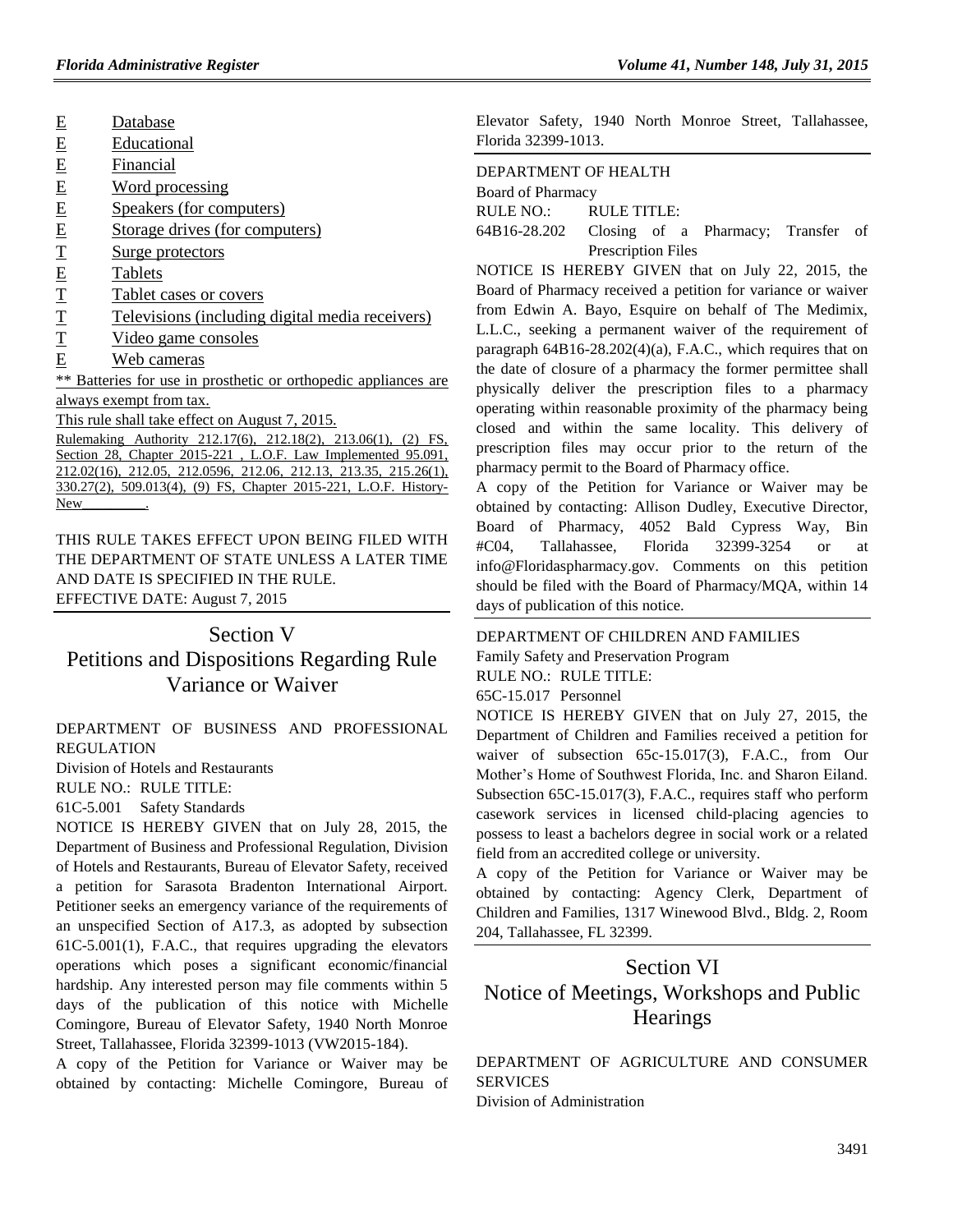The Florida Agriculture Center & Horse Park Authority announces a public meeting to which all persons are invited.

DATE AND TIME: Thursday, August 13, 2015, 5:00 p.m.

PLACE: Peterson & Smith; 4747 SW 60th Avenue, Ocala, Florida 34474

GENERAL SUBJECT MATTER TO BE CONSIDERED: This is a meeting of the Board of Directors to discuss general business.

A copy of the agenda may be obtained by contacting: EllenMarie Ettenger at (352)307-6699 or email: [events@flhorsepark.com.](mailto:events@flhorsepark.com)

Pursuant to the provisions of the Americans with Disabilities Act, any person requiring special accommodations to participate in this workshop/meeting is asked to advise the agency at least 2 days before the workshop/meeting by contacting: EllenMarie Ettenger at (352)307-6699 or email: [events@flhorsepark.com.](mailto:events@flhorsepark.com) If you are hearing or speech impaired, please contact the agency using the Florida Relay Service, 1(800)955-8771 (TDD) or 1(800)955-8770 (Voice).

#### [DEPARTMENT OF EDUCATION](https://www.flrules.org/gateway/department.asp?id=6)

[Education Practices Commission](https://www.flrules.org/gateway/organization.asp?id=196)

The Education Practices Commission announces hearings to which all persons are invited.

DATES AND TIMES: August 13, 2015, 2:00 p.m., Teacher Hearing Panel; Leadership Training Workshop immediately following the Teacher Hearing; August 14, 2015, 9:00 a.m., Teacher Hearing Panel; Leadership Training Workshop immediately following the Teacher Hearing

PLACE: First District Court of Appeal, 2000 Drayton Drive, Tallahassee, Florida 32399, (850)487-1000

GENERAL SUBJECT MATTER TO BE CONSIDERED: The Hearing Panels of the Education Practices Commission will consider final agency action in matters dealing with the disciplining of certified educators. The Leadership Training Workshop is being conducted to train Commission members.

A copy of the agenda may be obtained by contacting: Gretchen Kelley Brantley at (850)245-0455.

Pursuant to the provisions of the Americans with Disabilities Act, any person requiring special accommodations to participate in this workshop/meeting is asked to advise the agency at least 5 days before the workshop/meeting by contacting: Gretchen Kelley Brantley at (850)245-0455. If you are hearing or speech impaired, please contact the agency using the Florida Relay Service, 1(800)955-8771 (TDD) or 1(800)955-8770 (Voice).

If any person decides to appeal any decision made by the Board with respect to any matter considered at this meeting or hearing, he/she will need to ensure that a verbatim record of the proceeding is made, which record includes the testimony and evidence from which the appeal is to be issued.

For more information, you may contact: Lisa Forbess or Gretchen Kelley Brantley at (850)245-0455.

#### [PUBLIC SERVICE COMMISSION](https://www.flrules.org/gateway/department.asp?id=25)

The Florida Public Service Commission announces a Special Commission Conference in the following docket to which all interested persons are invited.

DOCKET NO. 150075-EI

DATE AND TIME: August 27, 2015, immediately following the Internal Affairs meeting

PLACE: Betty Easley Conference Center, Joseph P. Cresse Hearing Room 148, 4075 Esplanade Way, Tallahassee, Florida

GENERAL SUBJECT MATTER TO BE CONSIDERED: To consider and make a decision regarding the petition for approval of arrangement to mitigate impact of unfavorable Cedar Bay power purchase obligation, by Florida Power & Light Company.

LEGAL AUTHORITY AND JURISDICTION: Chapters 120, 350 and 367, F.S.

The Florida Public Service Commission Conference's Notice, Agenda, related documents, and contact information may be obtained from [www.floridapsc.com.](http://www.floridapsc.com/)

Persons needing ADA accommodation to participate should contact: the FPSC at least five days prior to the conference using the Florida Relay Service, 1(800)955-8771 (TDD) or 1(800)955-8770 (Voice).

Changes to this notice will be published at the earliest practicable time on the Commission's website.

#### [REGIONAL PLANNING COUNCILS](https://www.flrules.org/gateway/department.asp?id=29)

[Southwest Florida Regional Planning Council](https://www.flrules.org/gateway/organization.asp?id=65)

The Southwest Florida Regional Planning Council announces a public meeting to which all persons are invited.

DATE AND TIME: Thursday, August 6, 2015, 10:30 a.m.

PLACE: SWFRPC - First Floor Conference Room in Fort Myers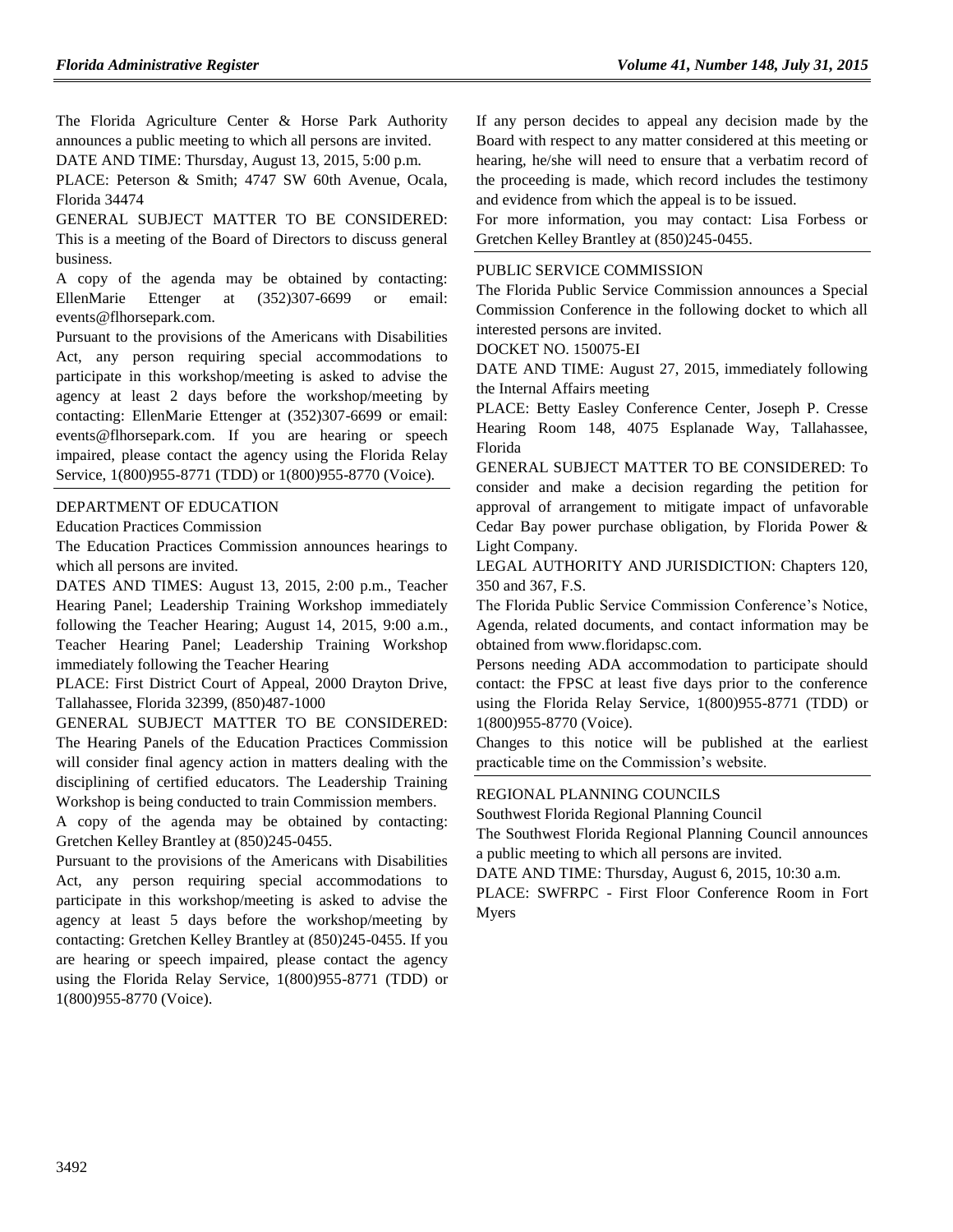GENERAL SUBJECT MATTER TO BE CONSIDERED: The SWFRPC will be holding an "Executive Session" to discuss the future of the SWFRPC relating to revenue and staffing.

A copy of the agenda may be obtained by contacting: Margaret Wuerstle at [mwuerstle@swfrpc.org](mailto:mwuerstle@swfrpc.org) or (239)338- 2550, ext. 222.

Pursuant to the provisions of the Americans with Disabilities Act, any person requiring special accommodations to participate in this workshop/meeting is asked to advise the agency at least 48 hours before the workshop/meeting by contacting: SWFRPC Offices at (239)338-2550. If you are hearing or speech impaired, please contact the agency using the Florida Relay Service, 1(800)955-8771 (TDD) or 1(800)955-8770 (Voice).

If any person decides to appeal any decision made by the Board with respect to any matter considered at this meeting or hearing, he/she will need to ensure that a verbatim record of the proceeding is made, which record includes the testimony and evidence from which the appeal is to be issued.

For more information, you may visit the SWFRPC's website a[t www.swfrpc.org.](http://www.swfrpc.org/)

#### [WATER MANAGEMENT DISTRICTS](https://www.flrules.org/gateway/department.asp?id=40)

[St. Johns River Water Management District](https://www.flrules.org/gateway/organization.asp?id=122)

The St. Johns River Water Management District announces public meetings to which all persons are invited.

DATE AND TIMES: Tuesday, August 11, 2015, 9:00 a.m., Projects and Land Committee business meeting; 10:00 a.m. or upon conclusion of the Projects and Land Committee meeting, whichever is later, the Finance, Administration and Audit Committee meeting will begin; 11:00 a.m. or upon conclusion of the Finance, Administration and Audit Committee meeting, whichever is later, the Regulatory Committee meeting will begin; 11:15 a.m. or upon the conclusion of the Regulatory Committee meeting, whichever is later, the Governing Board meeting will begin

PLACE: (Note: location has changed for this meeting): City of Orlando, City Hall, Council Chambers, 400 S. Orange Avenue, 2nd Floor, Orlando, FL 32801

GENERAL SUBJECT MATTER TO BE CONSIDERED: Discussion and consideration of District business including regulatory and non-regulatory matters. Staff may recommend approval of external amendments which affect the adopted budget.

NOTE: One or more Governing Board members may attend and participate in the meetings by means of communications media technology.

A copy of the agenda may be obtained by contacting: St. Johns River Water Management District, Attention Lori Griffith, 4049 Reid Street, Palatka, FL 32177, by phone: (386)329-4470 or by visiting the District's website at floridaswater.com.

Pursuant to the provisions of the Americans with Disabilities Act, any person requiring special accommodations to participate in this workshop/meeting is asked to advise the agency at least 48 hours before the workshop/meeting by contacting: the District Clerk at (386)329-4500. If you are hearing or speech impaired, please contact the agency using the Florida Relay Service, 1(800)955-8771 (TDD) or 1(800)955-8770 (Voice).

If any person decides to appeal any decision made by the Board with respect to any matter considered at this meeting or hearing, he/she will need to ensure that a verbatim record of the proceeding is made, which record includes the testimony and evidence from which the appeal is to be issued.

#### [AGENCY FOR HEALTH CARE ADMINISTRATION](https://www.flrules.org/gateway/department.asp?id=59) [Cost Management and Control](https://www.flrules.org/gateway/organization.asp?id=187)

The Agency for Health Care Administration announces a telephone conference call to which all persons are invited.

DATE AND TIME: Friday, August 21, 2015, 10:00 a.m. – 12:00 Noon

PLACE: GoToWebinar at: [http://attendee.gotowebinar.com/register/16293875395018897](http://attendee.gotowebinar.com/register/1629387539501889794) [94](http://attendee.gotowebinar.com/register/1629387539501889794)

GENERAL SUBJECT MATTER TO BE CONSIDERED: The Health Information Exchange Coordinating Committee will review and discuss strategies to increase electronic health record adoption and health information exchange in Florida.

A copy of the agenda may be obtained by contacting: Dana Watson, Agency for Health Care Administration, 2727 Mahan Drive, Bldg. 3, Mail Stop 16, Tallahassee, FL 32308-5403.

Pursuant to the provisions of the Americans with Disabilities Act, any person requiring special accommodations to participate in this workshop/meeting is asked to advise the agency at least 5 days before the workshop/meeting by contacting: Dana Watson at (850)412-3784. If you are hearing or speech impaired, please contact the agency using the Florida Relay Service, 1(800)955-8771 (TDD) or 1(800)955- 8770 (Voice).

For more information, you may contact: Dana Watson at (850)412-3784.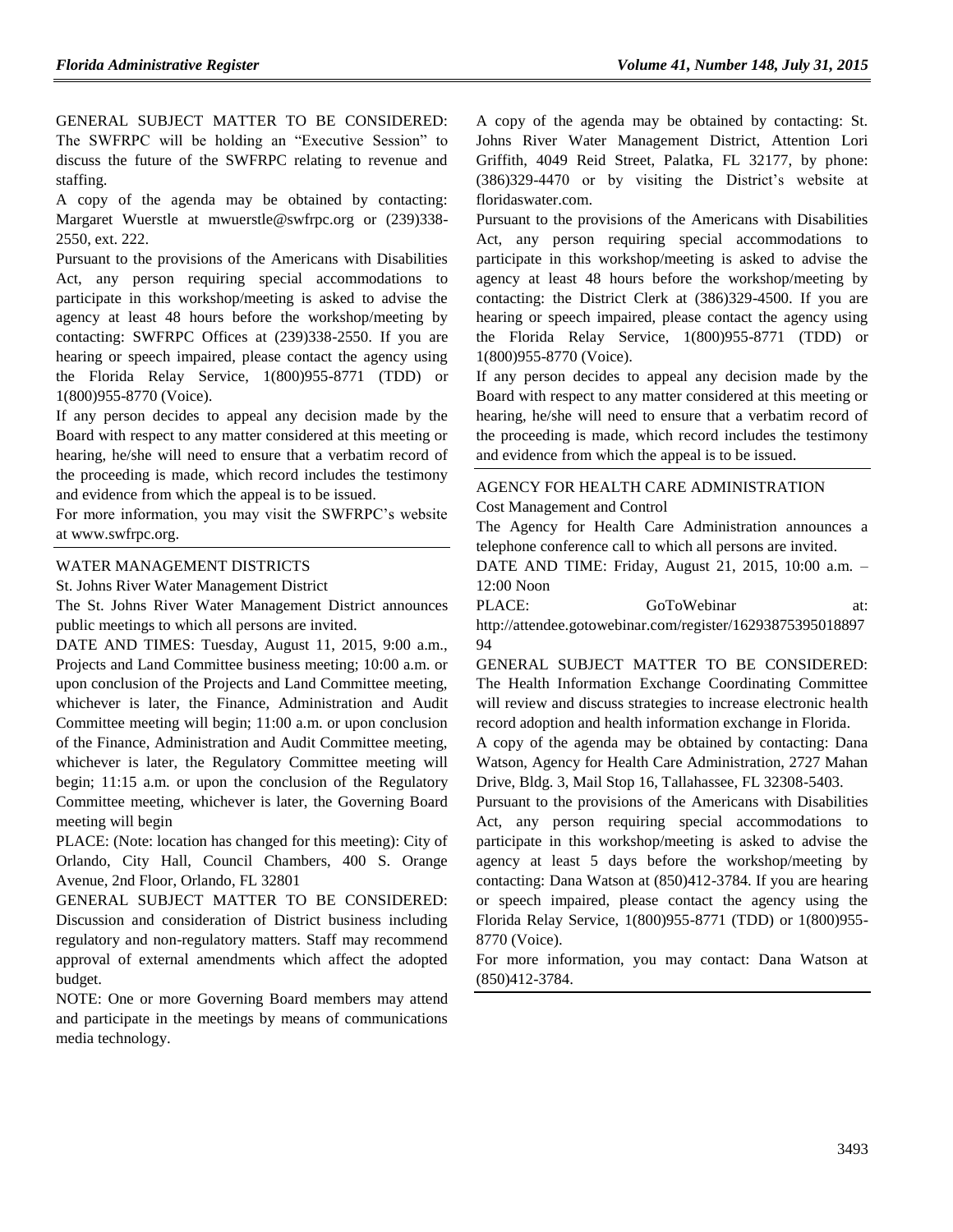#### [DEPARTMENT OF ENVIRONMENTAL PROTECTION](https://www.flrules.org/gateway/department.asp?id=62)

The Department of Environmental Protection announces a public meeting to which all persons are invited.

DATE AND TIME: August 11, 2015, 1:00 p.m.

PLACE: DEP-Northeast District Office, Conference Rooms 1A and 1B, 8800 Baymeadows Way West, Suite 100, Jacksonville, Florida 32256

GENERAL SUBJECT MATTER TO BE CONSIDERED: DEP is announcing a Basin Working Group Meeting for the Lower St. Johns Tributaries Fecal Coliform Basin Management Action Plans (BMAPs) I and II. These BMAPs are the means for implementation of the adopted total maximum daily loads (TMDLs) for fecal coliform. Meeting discussion will include the draft Second Phase BMAP I and draft Second Phase BMAP II. Both draft BMAPs describe additional activities to result in reduction of fecal coliform load to the BMAP I and BMAP II waterbodies. These load reduction activities will take place during the next five years and include efforts to track potential fecal coliform sources using water sampling techniques to detect human markers. Lower St. Johns River Tributaries BMAP I covers 10 tributaries and Lower St. Johns Tributaries BMAP II includes 15 tributaries.

A copy of the agenda may be obtained by contacting: Anita Nash, Watershed Planning and Coordination Section, Florida Department of Environmental Protection, 2600 Blair Stone Road, MS 3565, Tallahassee, Florida 32399-2400, [Anita.Nash@dep.state.fl.us.](mailto:Anita.Nash@dep.state.fl.us)

Pursuant to the provisions of the Americans with Disabilities Act, any person requiring special accommodations to participate in this workshop/meeting is asked to advise the agency at least 48 hours before the workshop/meeting by contacting: Anita Nash, Watershed Planning and Coordination Section, Florida Department of Environmental Protection, 2600 Blair Stone Road, MS 3565, Tallahassee, Florida 32399- 2400, [Anita.Nash@dep.state.fl.us.](mailto:Anita.Nash@dep.state.fl.us) If you are hearing or speech impaired, please contact the agency using the Florida Relay Service, 1(800)955-8771 (TDD) or 1(800)955-8770 (Voice).

#### [DEPARTMENT OF CHILDREN AND FAMILIES](https://www.flrules.org/gateway/department.asp?id=65)

[Family Safety and Preservation Program](https://www.flrules.org/gateway/organization.asp?id=342)

RULE NO.: RULE TITLE:

[65C-22.008](https://www.flrules.org/gateway/ruleNo.asp?id=65C-22.008) School Age Child Care

The Department of Children and Families announces a public meeting to which all persons are invited.

DATE AND TIME: New date: August 18, 2015, 10:00 a.m. PLACE: Department of Children and Families, 1317 Winewood Boulevard, Building 4, Tallahassee, Florida 32399- 0700

GENERAL SUBJECT MATTER TO BE CONSIDERED: This meeting notice replaces previous meeting notice published on July 29, 2015, in Vol. 41, No. 146, F.A.R. The meeting date has changed.

The Agency is soliciting input from the public regarding the school-aged child care rule. In preparation for future rule promulgation the Agency is exploring the idea of "Tiered Licensure" for programs that care for school-aged children only.

A copy of the agenda may be obtained by contacting: Dinah Davis, Child Care Regulation Program Office, 1317 Winewood Boulevard, Building 6, Room 389A, Tallahassee, Florida 32399-0700 or by calling (850)488-4900.

Pursuant to the provisions of the Americans with Disabilities Act, any person requiring special accommodations to participate in this workshop/meeting is asked to advise the agency at least 5 days before the workshop/meeting by contacting: Dinah Davis, Child Care Regulation Program Office 1317 Winewood Boulevard, Building 6, Room 389A, Tallahassee, Florida 32399-0700 or by calling (850)488-4900. If you are hearing or speech impaired, please contact the agency using the Florida Relay Service, 1(800)955-8771 (TDD) or 1(800)955-8770 (Voice).

For more information, you may contact: Dinah Davis, Child Care Regulation Program Office, 1317 Winewood Boulevard, Building 6, Room 389A, Tallahassee, Florida 32399-0700 or call (850)488-4900.

# Section VII Notice of Petitions and Dispositions Regarding Declaratory Statements

## NONE

# Section VIII Notice of Petitions and Dispositions Regarding the Validity of Rules

Notice of Petition for Administrative Determination has been filled with the Division of Administrative Hearings on the following rules:

## **NONE**

Notice of Disposition of Petition for Administrative Determination has been filled with the Division of Administrative Hearings on the following rules:

## **NONE**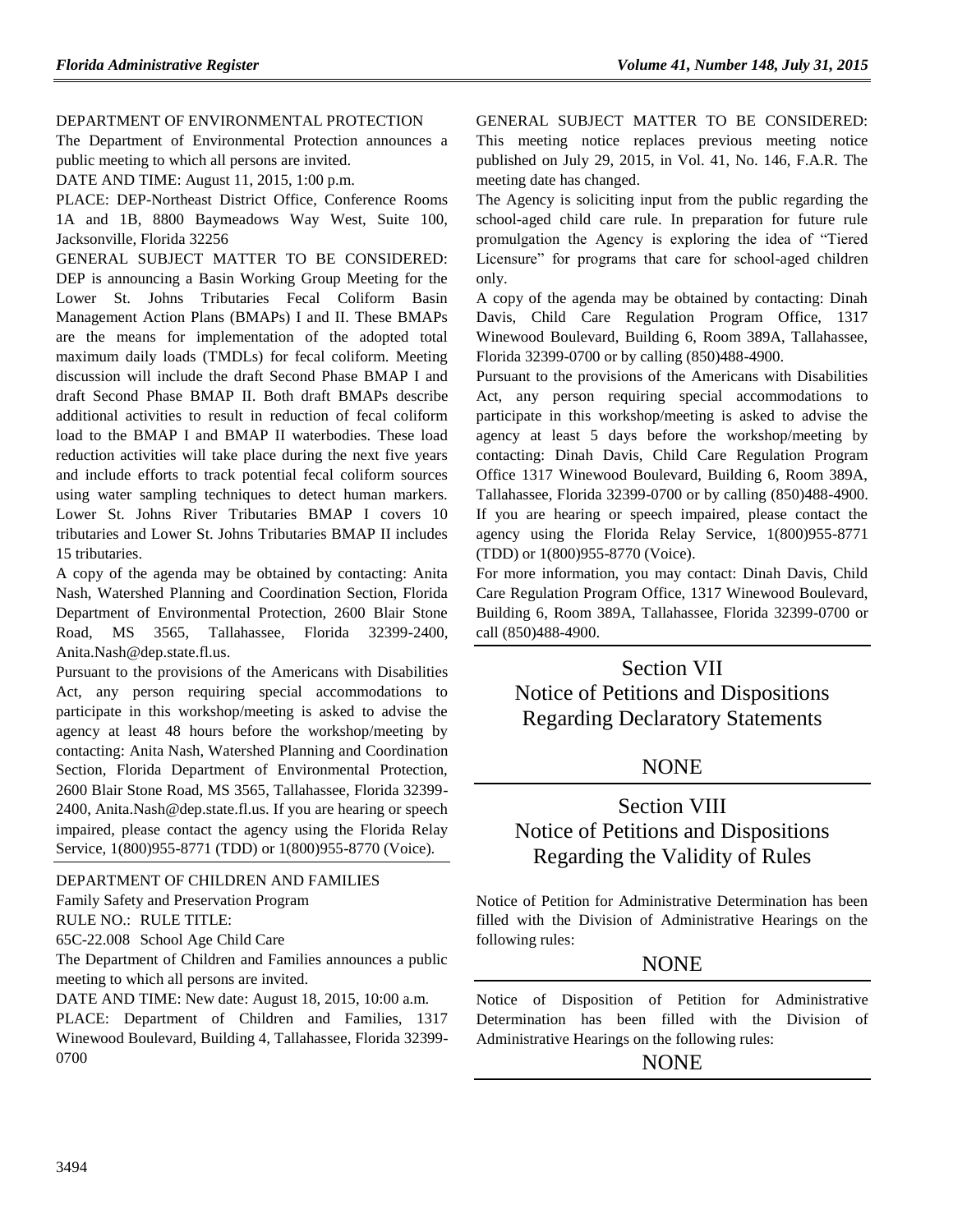Section IX Notice of Petitions and Dispositions Regarding Non-rule Policy Challenges

## NONE

Section X Announcements and Objection Reports of the Joint Adminstrative Procedures Committee

## NONE

# Section XI Notices Regarding Bids, Proposals and Purchasing

#### [DEPARTMENT OF EDUCATION](https://www.flrules.org/gateway/department.asp?id=6)

[School Districts](https://www.flrules.org/gateway/organization.asp?id=211)

DCPS Fire Alarm Replacement at Greenfield Elementary School

No. 222/DCSB Project No. M-83970/OFDC-ITB-001-16. DUVAL COUNTY PUBLIC SCHOOLS ADVERTISEMENT FOR BIDS Invitation To Bid General or Electrical Contractor/ Publish Date – July 31, 2015. Sealed bids will be received by Duval County Public Schools, Division of Facilities, Room 535, 1701 Prudential Drive, Jacksonville, FL 32207 until the time and date(s) recorded below and immediately thereafter publicly opened and recorded in the Duval County Public Schools, School Board Building, located at 1701 Prudential Drive, Jacksonville, Florida, 5th Floor, Room 513D. BIDS ARE DUE ON OR BEFORE SEPTEMBER 1, 2015 AND WILL BE ACCEPTED UNTIL 2:00 P.M. OFFICIAL PROJECT TITLE: Fire Alarm Replacement at Greenfield Elementary School No. 222/DCSB Project No. M-83970/OFDC-ITB-001-16.SCOPE OF WORK: The project consists of replacement of fire alarm system. The estimated construction cost is not to exceed \$245,000. All contractors that are interested in bidding are required to attend a mandatory pre-bid conference to be held August 12, 2015 from 1:30 p.m. – 2:30 p.m. at Greenfield Elementary School, 6343 Knights Lane N., Jacksonville, FL 32216. Failure to

attend the pre-bid conference shall result in disqualification of that firm's proposal. Attendees will be required to sign an attendance register. Project funding is subject to availability of funds as authorized by the Owner. The District reserves the right to reject any and all bids. Contract documents for bidding may be obtained at the office of: ARC Document Solutions,4613 Phillips Highway, Suite 202, Jacksonville, FL 32207, (904)399-8946. Contract documents for bidding may be examined at the Duval County Public Schools Administration Building located at 1701 Prudential Drive, Jacksonville, FL 32207. Name of A/E Firm: Haddad Engineering, Inc., 2955 Hartley Road, Suite 205, Jacksonville, FL 32257, telephone: (904)262-5066. Office of Economic Opportunity (OEO) Participation Goal: Sheltered SBE only companies certified as an SBE with DCPS can participate. All Contractors submitting bids must be prequalified with Duval County Public Schools at the time of the bid opening. No bids will be accepted from Contractors who are not prequalified with Duval County Public Schools. Prequalification forms and information may be obtained at [www.duvalschools.org](http://www.duvalschools.org/) under Departments/Facilities/Forms and Standards/General Documents/Contractor Prequalification Procedures. The Bid Award Recommendation will be posted on the first floor bulletin board at the Duval County School Board Building, 1701 Prudential Drive, Jacksonville, Florida 32207-8182.

[DEPARTMENT OF MILITARY AFFAIRS](https://www.flrules.org/gateway/department.asp?id=70) 215004 Tampa "Red Brick" Annex Renovation STATE OF FLORIDA, DEPARTMENT OF MILITARY AFFAIRS PUBLIC ANNOUNCEMENT INVITATION TO BID

The State of Florida, Department of Military Affairs (DMA), Construction & Facility Management Office (CFMO) requests bids from State of Florida registered licensed General or Building Contractors (GC) for the following project located at Tampa "Red Brick" Annex Armory, Tampa, FL.

FOR COMPLETE INFORMATION, & SUBMISSION REQUIREMENTS YOU MUST GO TO THE MYFLORIDA.COM VENDOR BID SYSTEM ON OR AFTER 7/31/2015 AT [http://vbs.dms.state.fl.us/vbs/main\\_menu.](http://vbs.dms.state.fl.us/vbs/main_menu)

PROJECT: 215004 Tampa "Red Brick" Annex Renovation, Tampa, FL

FUNDING: The State of Florida's performance and obligation to pay under this contract is contingent upon availability of funding and an annual appropriation by the Legislature.